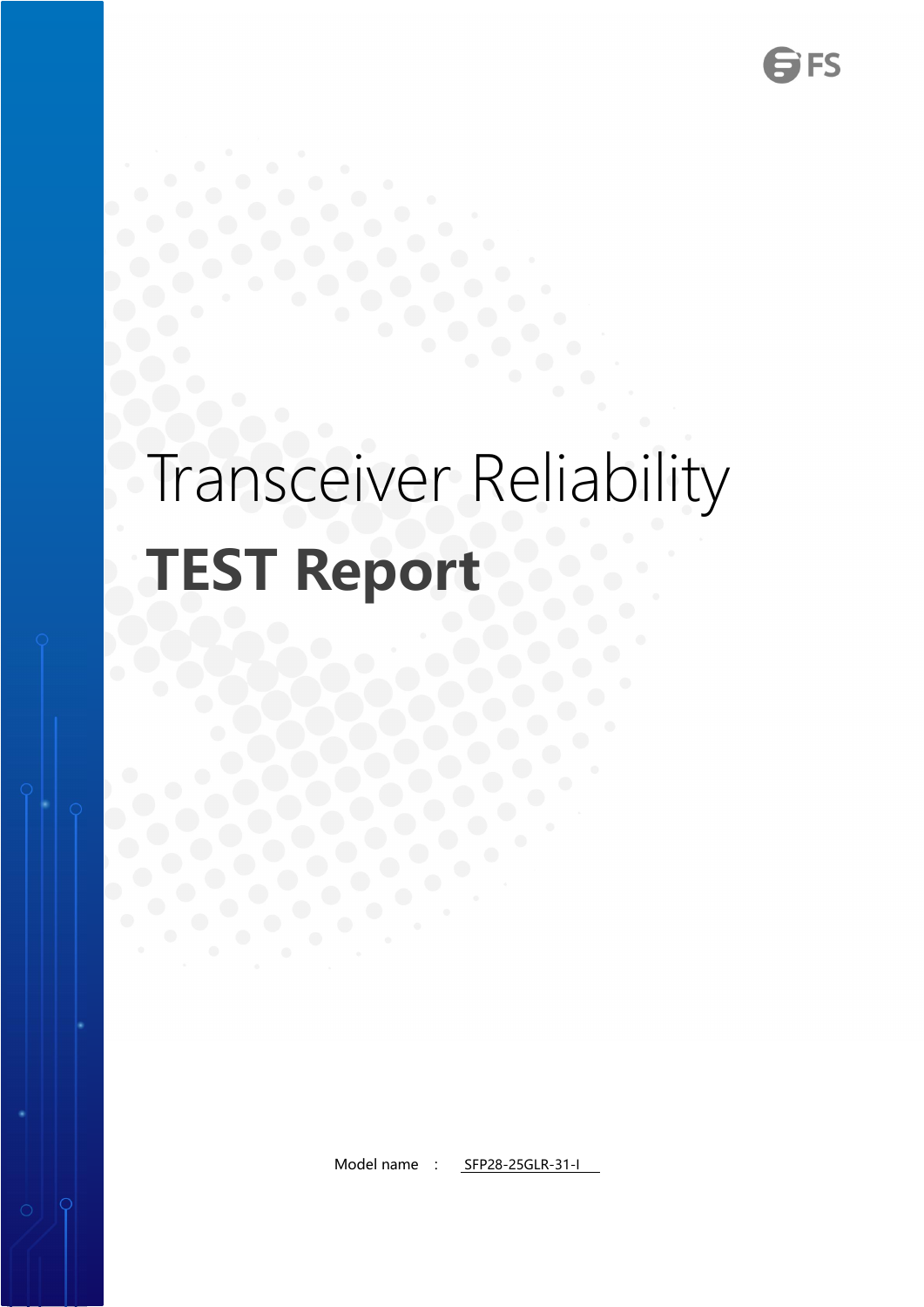# **Table of Contents**

<span id="page-1-0"></span>

| 2. Purpose <u>and the contract of the contract of the contract of the contract of the contract of the contract of the contract of the contract of the contract of the contract of the contract of the contract of the contract o</u> |  |
|--------------------------------------------------------------------------------------------------------------------------------------------------------------------------------------------------------------------------------------|--|
| 3. Sample Description <b>contract and the Contract of Contract and Contract and Contract and Contract and Contract and Contract and Contract and Contract and Contract and Contract and Contract and Contract and Contract and C</b> |  |
| 4. Procedure <b>contract a construction of the contract of the contract of the contract of the contract of the contract of the contract of the contract of the contract of the contract of the contract of the contract of the c</b> |  |
|                                                                                                                                                                                                                                      |  |
| 4.2 Sample Grouping and Test Sequence <b>Commission Commission Commission</b> 2                                                                                                                                                      |  |
| 4.3 Failure Criterion <b>Constitution</b> 2.3                                                                                                                                                                                        |  |
|                                                                                                                                                                                                                                      |  |
|                                                                                                                                                                                                                                      |  |
| 5.1 O/E Characteristic <b>Commission Commission Commission</b> Commission Commission Commission                                                                                                                                      |  |
|                                                                                                                                                                                                                                      |  |
| 5.3 Low Temperature Storage <b>Commission Commission Commission</b> Temperature Commission Commission Commission Commission                                                                                                          |  |
|                                                                                                                                                                                                                                      |  |
| 5.5 Mechanical Shock /Vibration mechanical mechanical contractor of the value of the contractor of the value of                                                                                                                      |  |
|                                                                                                                                                                                                                                      |  |
|                                                                                                                                                                                                                                      |  |
| 5.8 Visual Inspection <b>contracts</b> and the second contract of the second contract of the second contract of the second contract of the second contract of the second contract of the second contract of the second contract of   |  |
|                                                                                                                                                                                                                                      |  |
| 5.10 Temperature Cycle (Power) manufacture and the content of the content of the content of the content of the                                                                                                                       |  |
|                                                                                                                                                                                                                                      |  |
|                                                                                                                                                                                                                                      |  |
|                                                                                                                                                                                                                                      |  |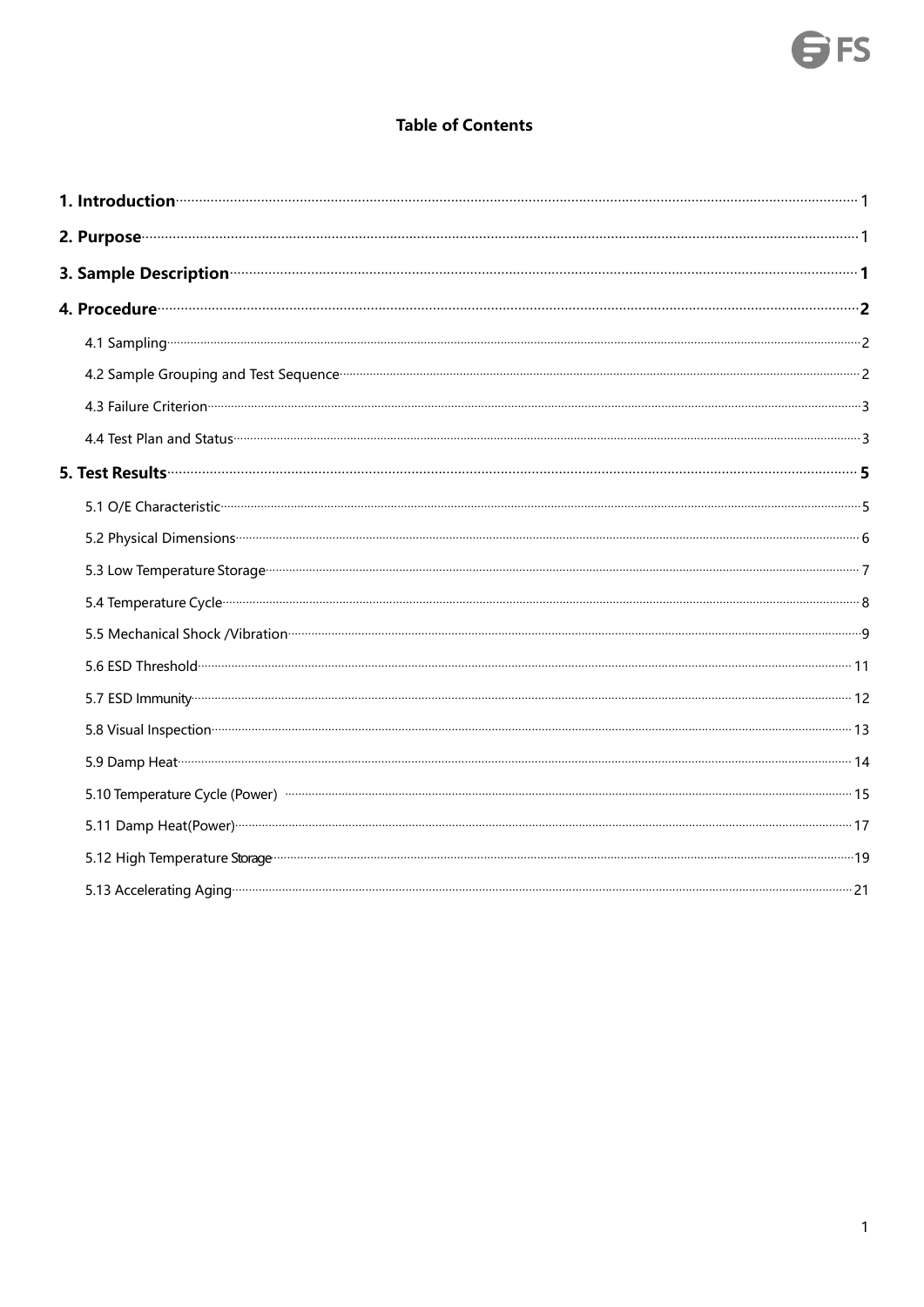# **1. Introduction**

This report presents the reliability test results for 1310nm DFB laser based 25Gb/s SFP28 transceiver.

# <span id="page-2-0"></span>**2. Purpose**

The purpose of the test is to determine whether the O/E characteristics, mechanical integrity and endurance of 1310nm DFB laser based 25Gb/s SFP28 transceiver module meet the requirement of reliability.

# <span id="page-2-1"></span>**3. Sample Description**

The sample is 1310nm DFB laser based 25Gb/s SFP28 transceiver. The type is 25G LR-I. The module's specification should fit the data in the Table 1.

| Table 1: Specification |  |
|------------------------|--|
|------------------------|--|

|                                       |                      |                          | <b>Specification</b>     |                |              |  |
|---------------------------------------|----------------------|--------------------------|--------------------------|----------------|--------------|--|
| <b>Parameter</b>                      | <b>Symbol</b>        | Min.                     | Max.<br>Typ.             |                | <b>Unit</b>  |  |
| <b>Operating Voltage</b>              | $V_{CC}$             | 3.135                    | 3.3                      | 3.465          | $\sf V$      |  |
| Output light Center Wavelength Range  | $\lambda_{\text{C}}$ | 1295                     | 1310                     | 1325           | nm           |  |
| Launch Optical Power                  | $P_{O}$              | $-4.5$                   | $\overline{\phantom{a}}$ | $\overline{2}$ | dBm          |  |
| <b>Extinction Ratio</b>               | EX                   | 3.5                      | $\blacksquare$           | $\blacksquare$ | dB           |  |
| Receiver Sensitivity                  | $\mathsf S$          | $\overline{\phantom{a}}$ | $\overline{\phantom{a}}$ | $-11.4$        | dBm          |  |
| Receive Light Center Wavelength Range | $\lambda_{\text{C}}$ | 1295                     | $\blacksquare$           | 1325           | nm           |  |
| <b>Operating Temperature Range</b>    | $T_C$                | $-40$                    | $\overline{\phantom{a}}$ | 85             | $^{\circ}$ C |  |
| Storage Temperature Range             | $T_S$                | $-45$                    | $\blacksquare$           | 85             | $^{\circ}$ C |  |
|                                       |                      |                          |                          |                |              |  |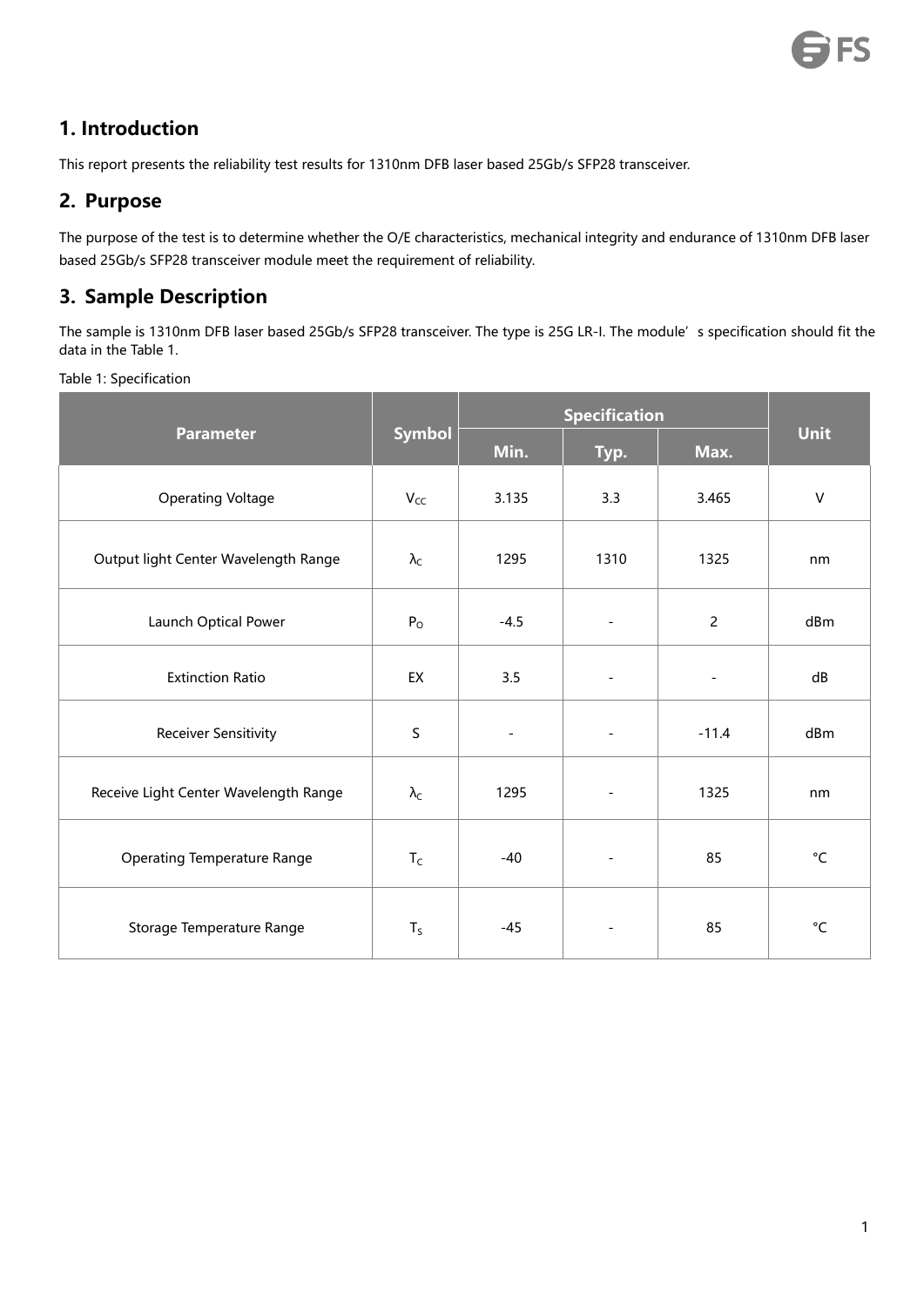# <span id="page-3-0"></span>**4. Procedure**

# <span id="page-3-1"></span>**4.1 Sampling**

All the samples are selected randomly from storeroom.

# <span id="page-3-2"></span>**4.2 Sample Grouping and Test Sequence**

Table 2: Sample Grouping and Test Sequence

|                      |         | <b>Optical/Electrical Performance</b> |
|----------------------|---------|---------------------------------------|
|                      |         | <b>Physical Dimensions</b>            |
|                      |         | Low Temperature Storage               |
|                      |         | Temperature Cycle                     |
|                      | Group 1 | Mechanical Shock/Vibration            |
| <b>Test Sequence</b> |         | <b>ESD Threshold</b>                  |
|                      |         | <b>ESD Immunity</b>                   |
|                      |         | Visual Inspection                     |
|                      | Group 2 | Damp Heat                             |
|                      |         | Temperature Cycle(Power)              |
|                      | Group 3 | Damp Heat(Power)                      |
|                      |         | High-temperature Storage              |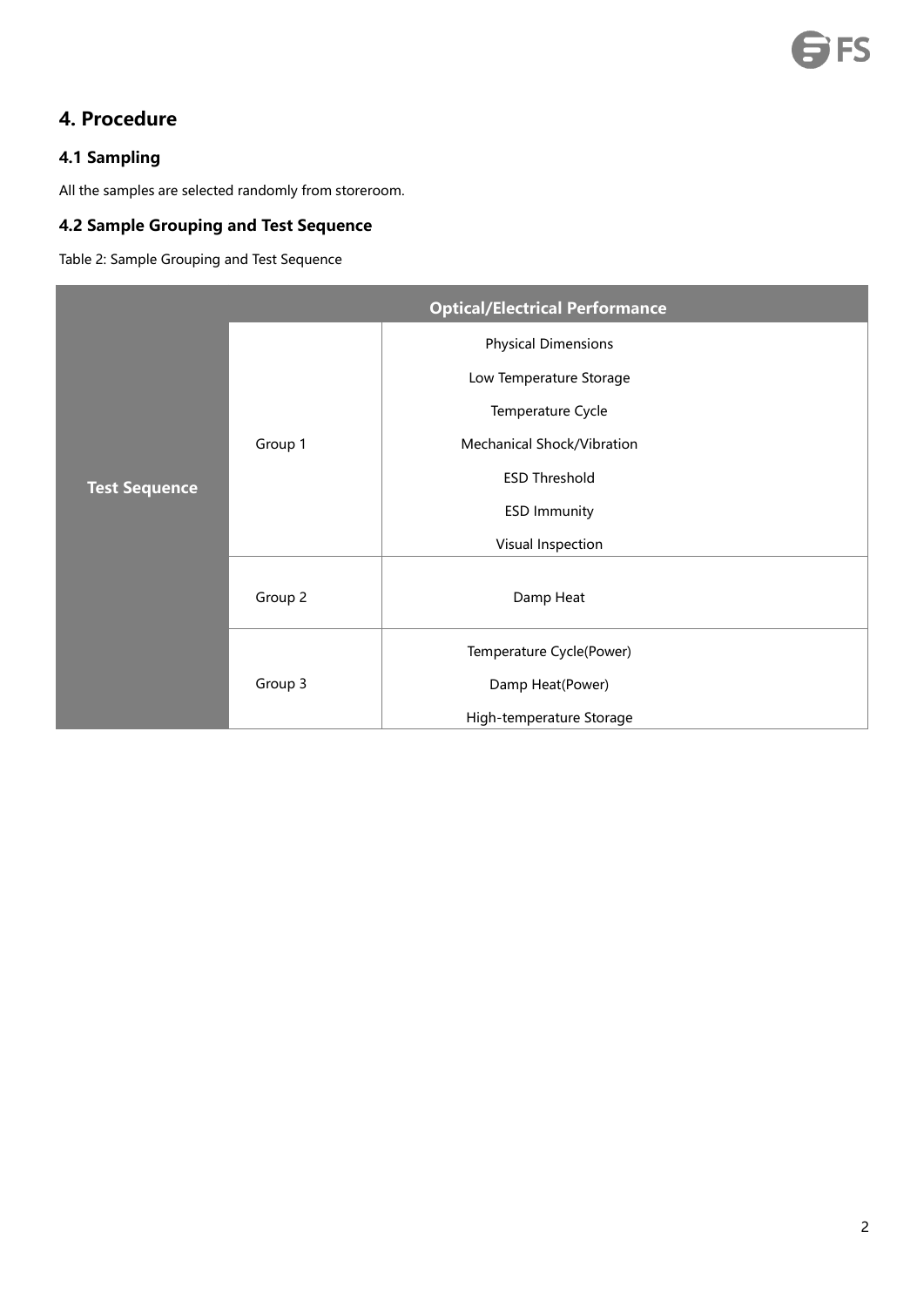

# <span id="page-4-0"></span>**4.3 Failure Criterion**

#### Table 3: Failure Criterion

| <b>Heading</b>                 | <b>Test Program</b>                                                                      | <b>Failure Criteria</b>                                   |  |  |  |
|--------------------------------|------------------------------------------------------------------------------------------|-----------------------------------------------------------|--|--|--|
| <b>Functional Verification</b> | <b>Optical/Electrical Performance</b><br>Visual Inspection<br><b>Physical Dimensions</b> | Any key parameter is out of the<br>specification Table 1. |  |  |  |
| <b>Mechanical Endurance</b>    | Mechanical Shock/Vibration                                                               |                                                           |  |  |  |
|                                | Temperature Cycle                                                                        |                                                           |  |  |  |
|                                | Temperature Cycle(Power)                                                                 |                                                           |  |  |  |
|                                | Damp Heat                                                                                | Any key parameter is out of the<br>1.                     |  |  |  |
| <b>Environmental Endurance</b> | Damp Heat(Power)                                                                         | specification Table 1.                                    |  |  |  |
|                                | Low Temperature Storage                                                                  |                                                           |  |  |  |
|                                | High-temperature Storage                                                                 | $\Delta S$ > 1.0dB<br>2.                                  |  |  |  |
|                                | <b>Accelerating Aging</b>                                                                | 3.<br>$\Delta P > 1.0dB$                                  |  |  |  |
|                                | <b>ESD Immunity</b>                                                                      |                                                           |  |  |  |
| <b>Special Tests</b>           | <b>ESD Threshold</b>                                                                     |                                                           |  |  |  |

# <span id="page-4-1"></span>**4.4 Test Plan and Status**

#### Table 4: Test Plan and Status

| <b>Test</b>                       | <b>Reference</b> | <b>Condition</b>                                | SS/C | <b>Status</b> |
|-----------------------------------|------------------|-------------------------------------------------|------|---------------|
| Optical/Electrical<br>Performance | Specifications   | Specifications                                  | 55/0 | Passed        |
| Mechanic Shock                    | MIL-STD-883      | 1500g, 0.5ms, 5times/direction                  | 11/0 | Passed        |
| Vibration                         | MIL-STD-883      | 20g,20-2000Hz, 4minutes/cycle,<br>4cycles/axis  | 11/0 | Passed        |
| <b>Accelerating Aging</b>         | GR-468-CORE      | 85°C, 3.3V, > 5000hrs                           | 22/0 | 5016hrs       |
| Low Temperature<br>Storage        | GR-468-CORE      | -40°C, 72hours                                  | 11/0 | Passed        |
| High-temperature<br>Storage       | GR-468-CORE      | 85°C, 2000hours                                 | 11/0 | Passed        |
| Temperature Cycle                 | GR-468-CORE      | -40 $^{\circ}$ C to 85 $^{\circ}$ C, 500 cycles | 11/0 | Passed        |
| Temperature<br>Cycle(Power)       | GR-468-CORE      | -40°C to 85°C, 3.3V, 500 cycles                 | 11/0 | Passed        |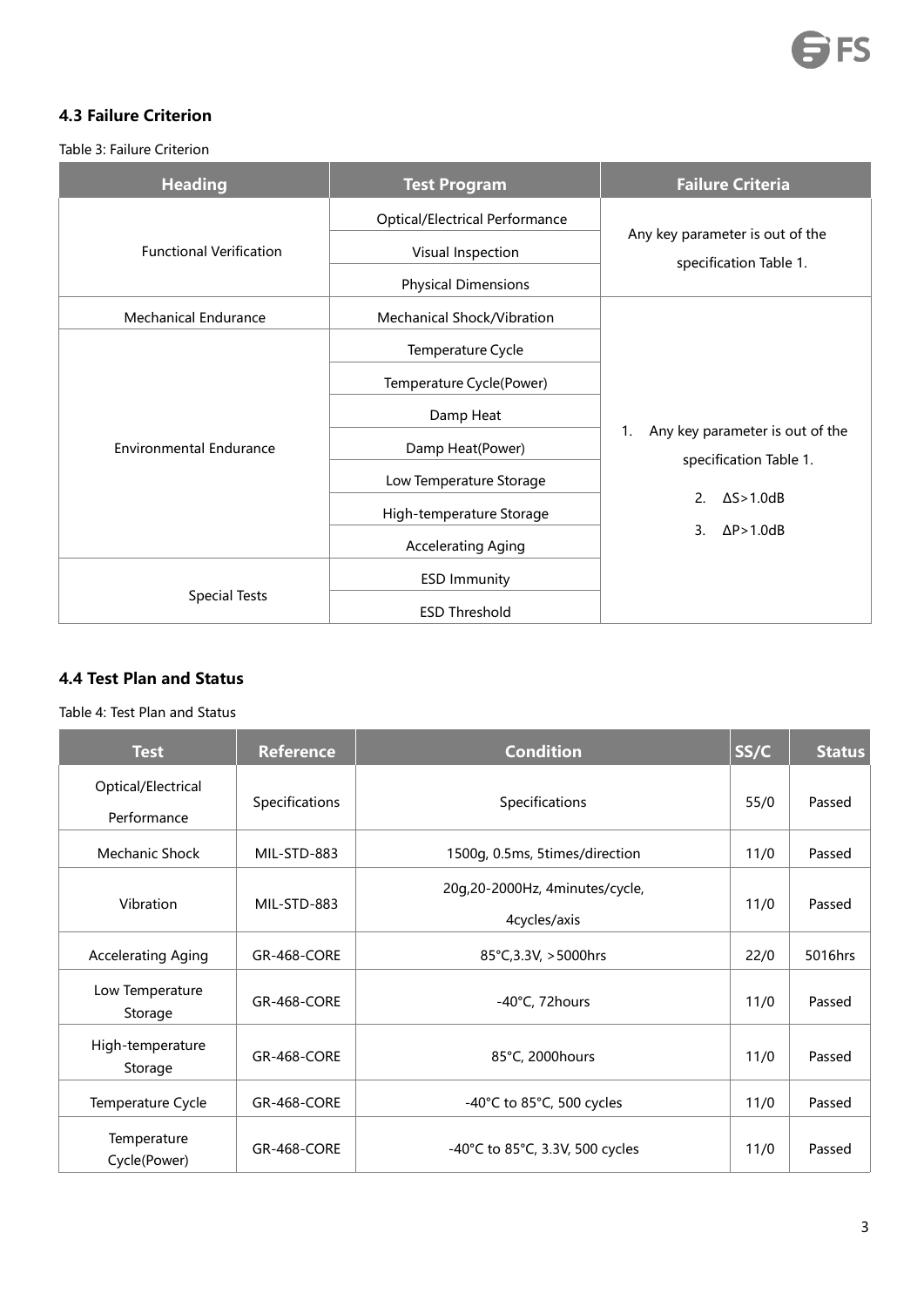

| Damp Heat                  | GR-468-CORE  | 85°C,85%RH, 500 hours                                                                                                            | 11/0 | Passed  |
|----------------------------|--------------|----------------------------------------------------------------------------------------------------------------------------------|------|---------|
| Damp Heat(Power)           | GR-468-CORE  | 85°C,85%RH, 3.3V, 1000 hours                                                                                                     | 11/0 | Passed  |
| <b>ESD Immunity</b>        | IEC61000-4-2 | 4 Class, air discharge 15KV,<br>contact discharge 8KV                                                                            | 3/0  | Class 4 |
| <b>ESD Threshold</b>       | MIL-STD-883  | HBM, least 500V, three positive pulses, three negative<br>pulses, test to failure.<br>Beside Signal PIN: ±2KV Signal<br>PIN:±1KV | 6/0  | Passed  |
| <b>Physical Dimensions</b> | MIL-STD-883  | Micrometers, calipers, gauges,<br>contour projectors                                                                             | 11/0 | Passed  |
| Visual Inspection          | MIL-STD-883  | 1.5X to 10X(Devices)                                                                                                             | 11/0 | Passed  |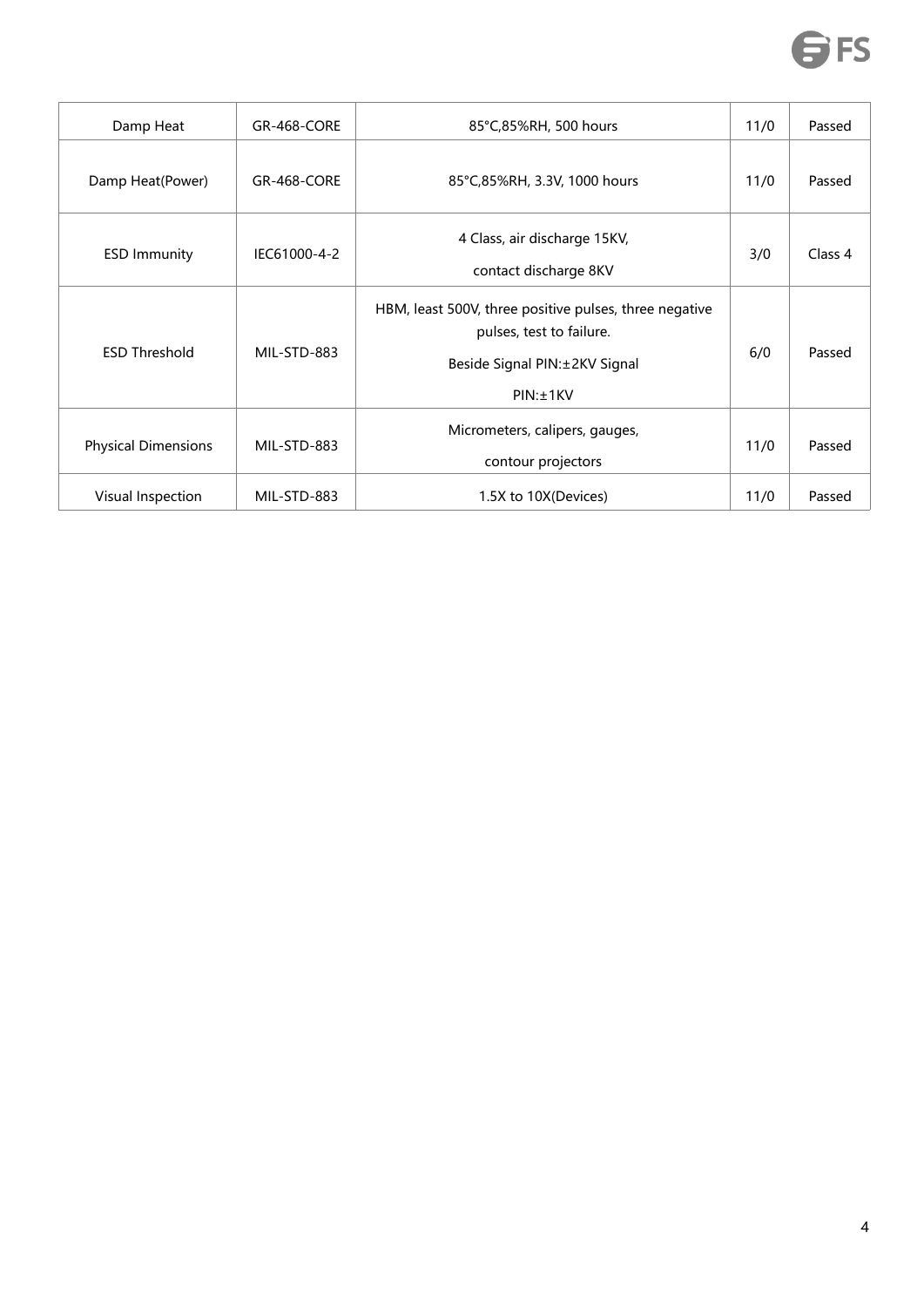# <span id="page-6-0"></span>**5. Test Results**

# <span id="page-6-1"></span>**5.1 O/E Characteristic**

Table 5: Optical/Electrical Characterization of fifty-five modules

| No.              | P <sub>o</sub><br>(dBm) | <b>Sensitivity</b><br>(dBm) | No. | P <sub>o</sub><br>(dBm) | <b>Sensitivity</b><br>(dBm) | No. | P <sub>o</sub><br>(dBm) | <b>Sensitivity</b><br>(dBm) |
|------------------|-------------------------|-----------------------------|-----|-------------------------|-----------------------------|-----|-------------------------|-----------------------------|
| $\mathbf{1}$     | 0.6                     | $-17.8$                     | 20  | 0.6                     | $-16.6$                     | 39  | $1.2$                   | $-17.1$                     |
| $\overline{2}$   | 0.1                     | $-17.5$                     | 21  | 0.4                     | $-17.8$                     | 40  | 0.2                     | $-17.6$                     |
| $\overline{3}$   | 0.4                     | $-16.9$                     | 22  | $-1.2$                  | $-18.5$                     | 41  | 0.6                     | $-17.1$                     |
| $\overline{4}$   | 0.5                     | $-16.5$                     | 23  | 0.2                     | $-16.7$                     | 42  | $-0.5$                  | $-17.1$                     |
| 5                | $0.8\,$                 | $-17.6$                     | 24  | 0.9                     | $-17.5$                     | 43  | 0.3                     | $-17.2$                     |
| 6                | 0.9                     | $-17.3$                     | 25  | 0.7                     | $-17.2$                     | 44  | 0.7                     | $-17.4$                     |
| $\overline{7}$   | 1.1                     | $-16.8$                     | 26  | 0.7                     | $-17.3$                     | 45  | 0.4                     | $-17.1$                     |
| 8                | 0.6                     | $-17.2$                     | 27  | 0.6                     | $-17.5$                     | 46  | 0.5                     | $-17.5$                     |
| $\boldsymbol{9}$ | 0.6                     | $-17.1$                     | 28  | 0.4                     | $-17.5$                     | 47  | 0.7                     | $-17.3$                     |
| 10               | 0.1                     | $-16.9$                     | 29  | 0.6                     | $-17.2$                     | 48  | $-0.1$                  | $-17.5$                     |
| 11               | 0.6                     | $-17.2$                     | 30  | 0.5                     | $-17.7$                     | 49  | 0.9                     | $-16.8$                     |
| 12               | $-0.2$                  | $-16.6$                     | 31  | $-0.1$                  | $-16.7$                     | 50  | $-1.1$                  | $-16.9$                     |
| 13               | $-0.4$                  | $-17.9$                     | 32  | 0.7                     | $-17.2$                     | 51  | $-0.1$                  | $-17.7$                     |
| 14               | $-0.4$                  | $-18.2$                     | 33  | 0.5                     | $-16.7$                     | 52  | $0.8\,$                 | $-17.3$                     |
| 15               | $-0.2$                  | $-18.5$                     | 34  | $-0.2$                  | $-17.3$                     | 53  | $-0.2$                  | $-17.2$                     |
| 16               | 0.2                     | $-18.2$                     | 35  | 1.1                     | $-17.1$                     | 54  | 0.6                     | $-17.4$                     |
| 17               | 0.5                     | $-17.8$                     | 36  | 0.4                     | $-16.7$                     | 55  | $-0.5$                  | $-16.4$                     |
| 18               | $-0.5$                  | $-18.3$                     | 37  | 0.4                     | $-16.3$                     |     |                         |                             |
| 19               | 0.1                     | $-17.9$                     | 38  | 0.7                     | $-16.3$                     |     |                         |                             |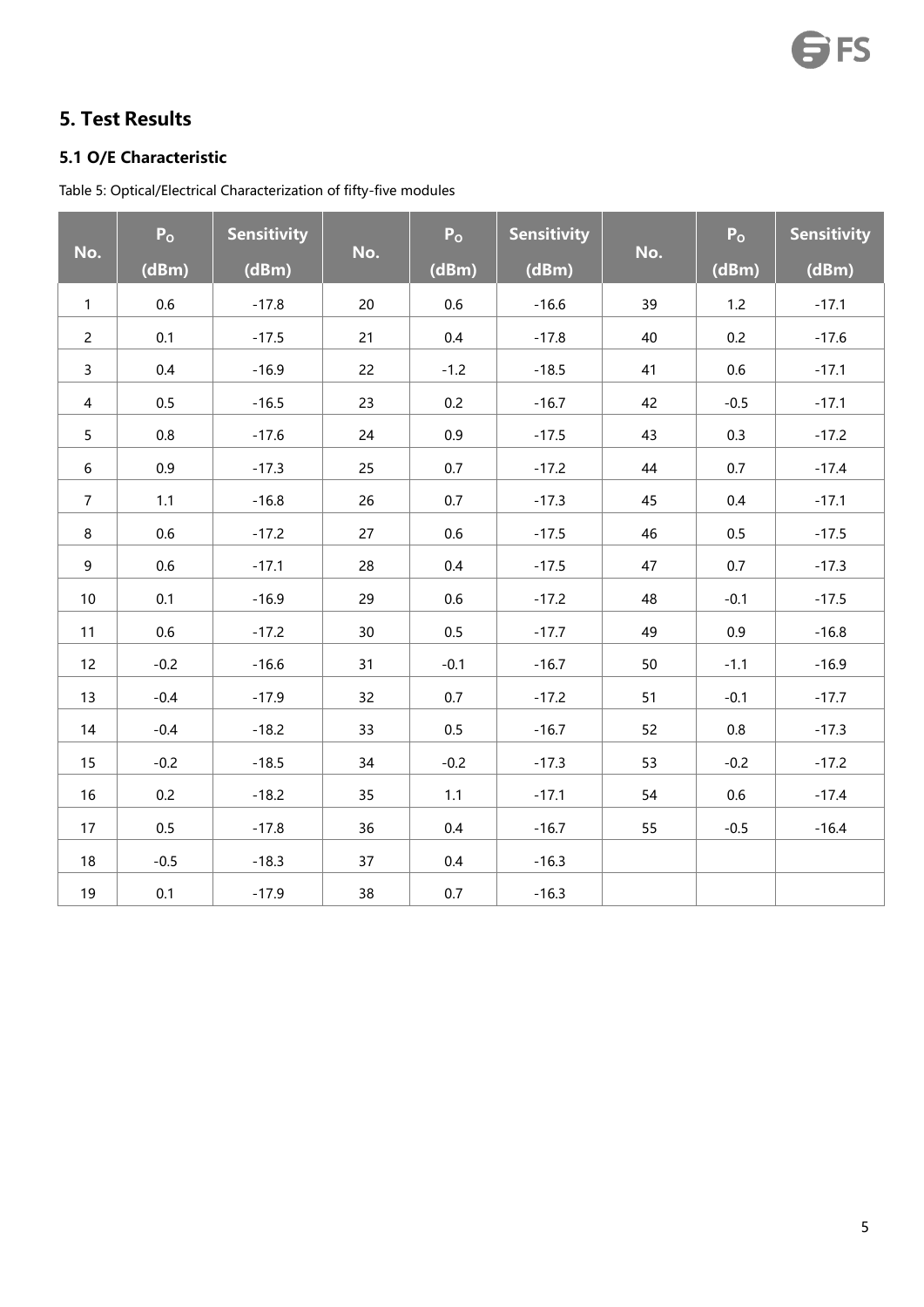# <span id="page-7-0"></span>**5.2 Physical Dimensions**



# Figure 1: Package outline (unit: mm)

#### Table 6: Data of Dimension Test(unit: mm)

|                  |                 |                 | <b>Designator</b> |                  |                |
|------------------|-----------------|-----------------|-------------------|------------------|----------------|
| <b>Projected</b> | $\mathbf{A}$    | B               | $\mathsf{C}$      | $\mathbf{D}$     | E.             |
| <b>Dimension</b> | $1.75 \pm 0.15$ | $8.55 \pm 0.15$ | <b>Max47.7</b>    | $13.55 \pm 0.25$ | $6.25 \pm 0.1$ |
| $\mathbf{1}$     | 1.72            | 8.65            | 47.64             | 13.46            | 6.28           |
| $\overline{c}$   | 1.78            | 8.50            | 47.68             | 13.52            | 6.20           |
| $\mathsf{3}$     | 1.84            | 8.46            | 47.62             | 13.70            | 6.32           |
| $\overline{4}$   | 1.68            | 8.62            | 47.65             | 13.66            | 6.18           |
| 5                | 1.65            | 8.54            | 47.58             | 13.62            | 6.24           |
| $6\,$            | 1.74            | 8.58            | 47.60             | 13.74            | 6.26           |
| $\overline{7}$   | 1.82            | 8.60            | 47.64             | 13.65            | 6.30           |
| 8                | 1.75            | 8.48            | 47.62             | 13.58            | 6.21           |
| 9                | 1.70            | 8.52            | 47.68             | 13.44            | 6.29           |
| 10               | 1.64            | 8.46            | 47.66             | 13.56            | 6.25           |
| 11               | 1.82            | 8.49            | 47.63             | 13.72            | 6.27           |
|                  |                 |                 | <b>Statistics</b> |                  |                |
| AVE              | 1.74            | 8.54            | 47.64             | 13.60            | 6.25           |
| SD               | 0.07            | 0.06            | 0.03              | 0.10             | 0.04           |
| MAX              | 1.84            | 8.65            | 47.68             | 13.74            | 6.32           |
| <b>MIN</b>       | 1.64            | 8.46            | 47.58             | 13.44            | 6.18           |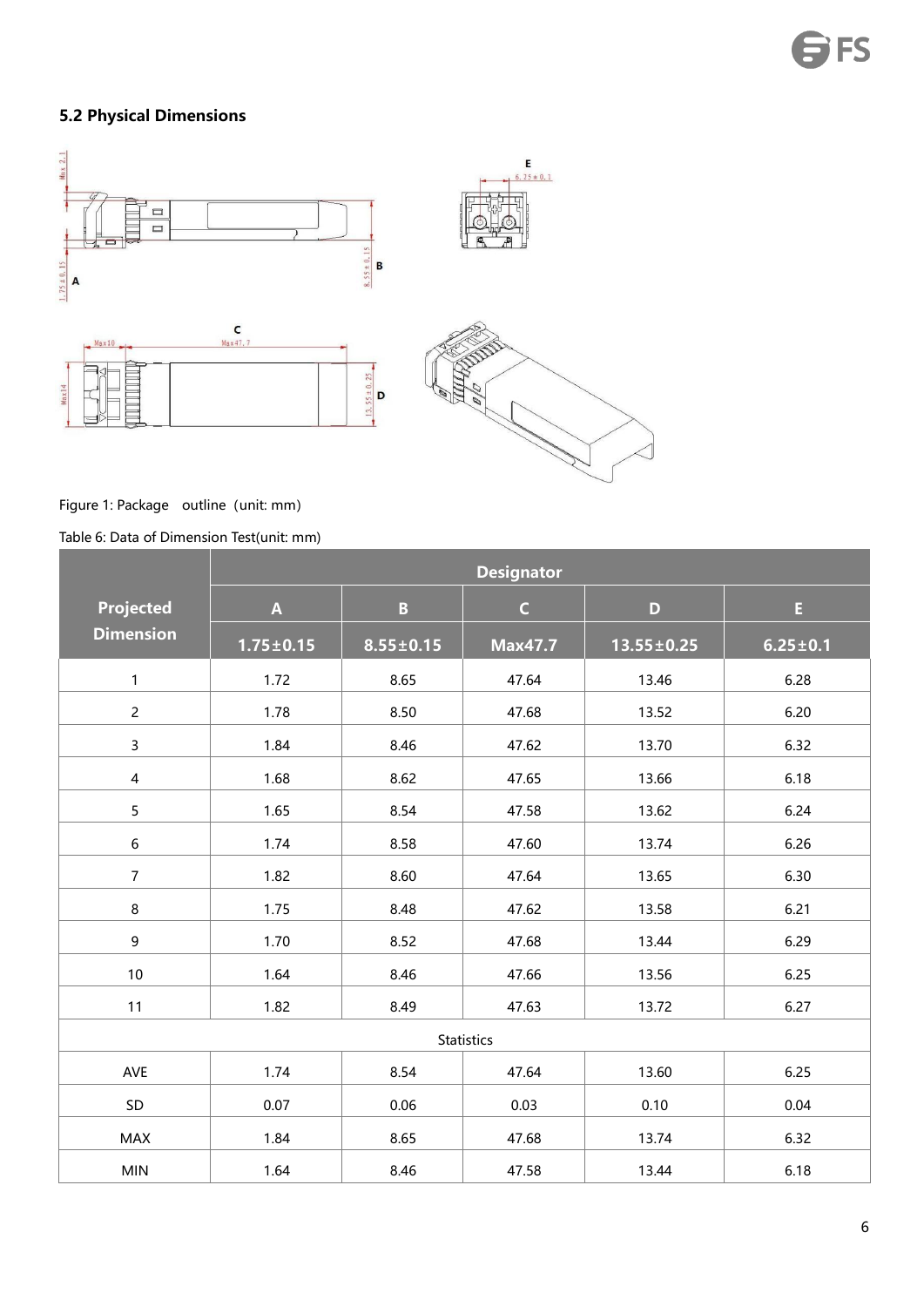## <span id="page-8-0"></span>**5.3 Low Temperature Storage**



Figure 2: Optical Power Variation in Low Temperature Storage Test



Figure 3: Receiver Sensitivity Variation in Low Temperature Storage Test

| No.            | <b>Before Test</b>      |                             | <b>After Test</b>       |                             | <b>Before and after test</b><br><b>Variation</b> |                    |  |
|----------------|-------------------------|-----------------------------|-------------------------|-----------------------------|--------------------------------------------------|--------------------|--|
|                | P <sub>o</sub><br>(dBm) | <b>Sensitivity</b><br>(dBm) | P <sub>o</sub><br>(dBm) | <b>Sensitivity</b><br>(dBm) | $\Delta P_{\rm O}$<br>(dB)                       | $\Delta S$<br>(dB) |  |
| $\mathbf{1}$   | 0.6                     | $-17.8$                     | 0.3                     | $-17.6$                     | $-0.3$                                           | 0.2                |  |
| $\overline{2}$ | 0.1                     | $-17.5$                     | 0.2                     | $-17.7$                     | 0.1                                              | $-0.2$             |  |
| 3              | 0.4                     | $-16.9$                     | 0.1                     | $-17.1$                     | $-0.3$                                           | $-0.2$             |  |
| $\overline{4}$ | 0.5                     | $-16.5$                     | 0.3                     | $-16.8$                     | $-0.2$                                           | $-0.3$             |  |
| 5              | 0.8                     | $-17.6$                     | 0.4                     | $-17.9$                     | $-0.4$                                           | $-0.3$             |  |
| 6              | 0.9                     | $-17.3$                     | 0.7                     | $-17.2$                     | $-0.2$                                           | 0.1                |  |
| $\overline{7}$ | 1.1                     | $-16.8$                     | 0.9                     | $-17.1$                     | $-0.2$                                           | $-0.3$             |  |

Table 7: Data of Low Temperature Storage Test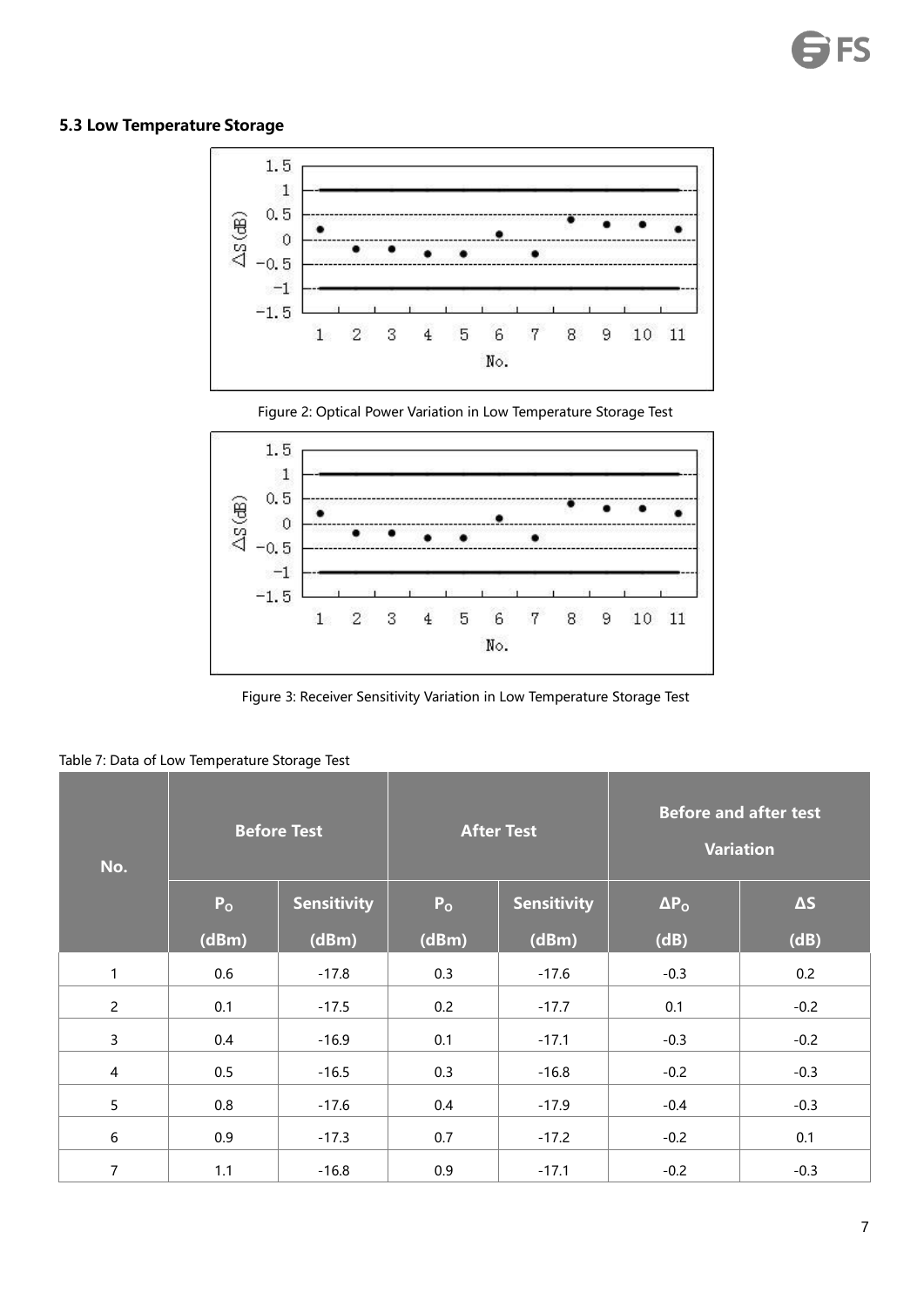| $\bf 8$     | 0.6 | $-17.2$ | 0.8               | $-16.8$ | 0.2    | 0.4    |
|-------------|-----|---------|-------------------|---------|--------|--------|
| $\mathsf g$ | 0.6 | $-17.1$ | 0.7               | $-16.8$ | 0.1    | 0.3    |
| $10\,$      | 0.1 | $-16.9$ | 0.4               | $-16.6$ | 0.3    | 0.3    |
| 11          | 0.6 | $-17.2$ | 0.5               | $-17.0$ | $-0.1$ | 0.2    |
|             |     |         | <b>Statistics</b> |         |        |        |
| AVE         | 0.6 | $-17.2$ | 0.5               | $-17.1$ | $-0.1$ | 0.0    |
| SD          | 0.3 | 0.4     | 0.2               | 0.4     | 0.2    | 0.3    |
| <b>MAX</b>  | 1.1 | $-16.5$ | 0.9               | $-16.6$ | 0.3    | 0.4    |
| <b>MIN</b>  | 0.1 | $-17.8$ | 0.1               | $-17.9$ | $-0.4$ | $-0.3$ |

# <span id="page-9-0"></span>**5.4 Temperature Cycle**



#### Figure 4: Optical Power Variation in Temperature Cycle Test



Figure 5: Receive Sensitivity Variation in Temperature Cycle Test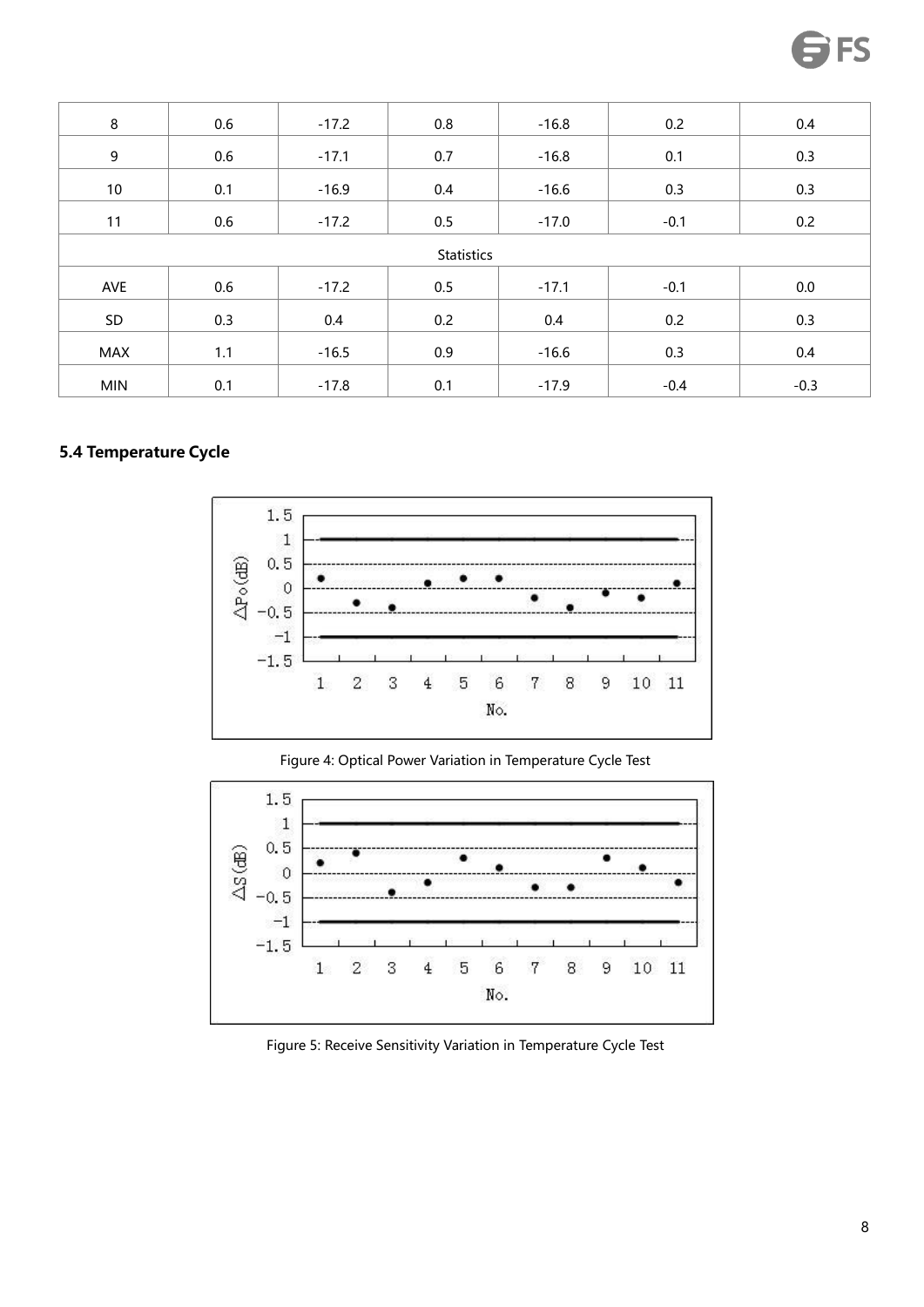#### Table 8: Data of Temperature Cycle Test

| No.              | <b>Before Test</b> |                    |                   | <b>After Test</b>  | <b>Before and after test</b><br>Variation |            |  |
|------------------|--------------------|--------------------|-------------------|--------------------|-------------------------------------------|------------|--|
|                  | P <sub>o</sub>     | <b>Sensitivity</b> | P <sub>o</sub>    | <b>Sensitivity</b> | $\Delta P_{\rm O}$                        | $\Delta S$ |  |
|                  | (dBm)              | (dBm)              | (dBm)             | (dBm)              | (dB)                                      | (dB)       |  |
| $\mathbf{1}$     | 0.3                | $-17.6$            | 0.5               | $-17.4$            | 0.2                                       | 0.2        |  |
| $\overline{c}$   | 0.2                | $-17.7$            | $-0.1$            | $-17.3$            | $-0.3$                                    | 0.4        |  |
| 3                | 0.1                | $-17.1$            | $-0.3$            | $-17.5$            | $-0.4$                                    | $-0.4$     |  |
| $\overline{4}$   | 0.3                | $-16.8$            | 0.4               | $-17.0$            | 0.1                                       | $-0.2$     |  |
| $5\overline{)}$  | 0.4                | $-17.9$            | 0.6               | $-17.6$            | 0.2                                       | 0.3        |  |
| $\boldsymbol{6}$ | 0.7                | $-17.2$            | 0.9               | $-17.1$            | 0.2                                       | 0.1        |  |
| $\overline{7}$   | 0.9                | $-17.1$            | 0.7               | $-17.4$            | $-0.2$                                    | $-0.3$     |  |
| 8                | 0.8                | $-16.8$            | $0.4\,$           | $-17.1$            | $-0.4$                                    | $-0.3$     |  |
| 9                | 0.7                | $-16.8$            | 0.6               | $-16.5$            | $-0.1$                                    | 0.3        |  |
| $10\,$           | $0.4\,$            | $-16.6$            | 0.2               | $-16.5$            | $-0.2$                                    | 0.1        |  |
| $11$             | $0.5\,$            | $-17.0$            | $0.6\,$           | $-17.2$            | 0.1                                       | $-0.2$     |  |
|                  |                    |                    | <b>Statistics</b> |                    |                                           |            |  |
| AVE              | 0.5                | $-17.1$            | 0.4               | $-17.1$            | $-0.1$                                    | 0.0        |  |
| SD               | 0.2                | 0.4                | 0.3               | 0.3                | 0.2                                       | 0.3        |  |
| <b>MAX</b>       | 0.9                | $-16.6$            | 0.9               | $-16.5$            | 0.2                                       | $0.4\,$    |  |
| <b>MIN</b>       | 0.1                | $-17.9$            | $-0.3$            | $-17.6$            | $-0.4$                                    | $-0.4$     |  |

# <span id="page-10-0"></span>**5.5 Mechanical Shock /Vibration**



Figure 6: Optical Power Variation in Mechanical Shock /Vibration Test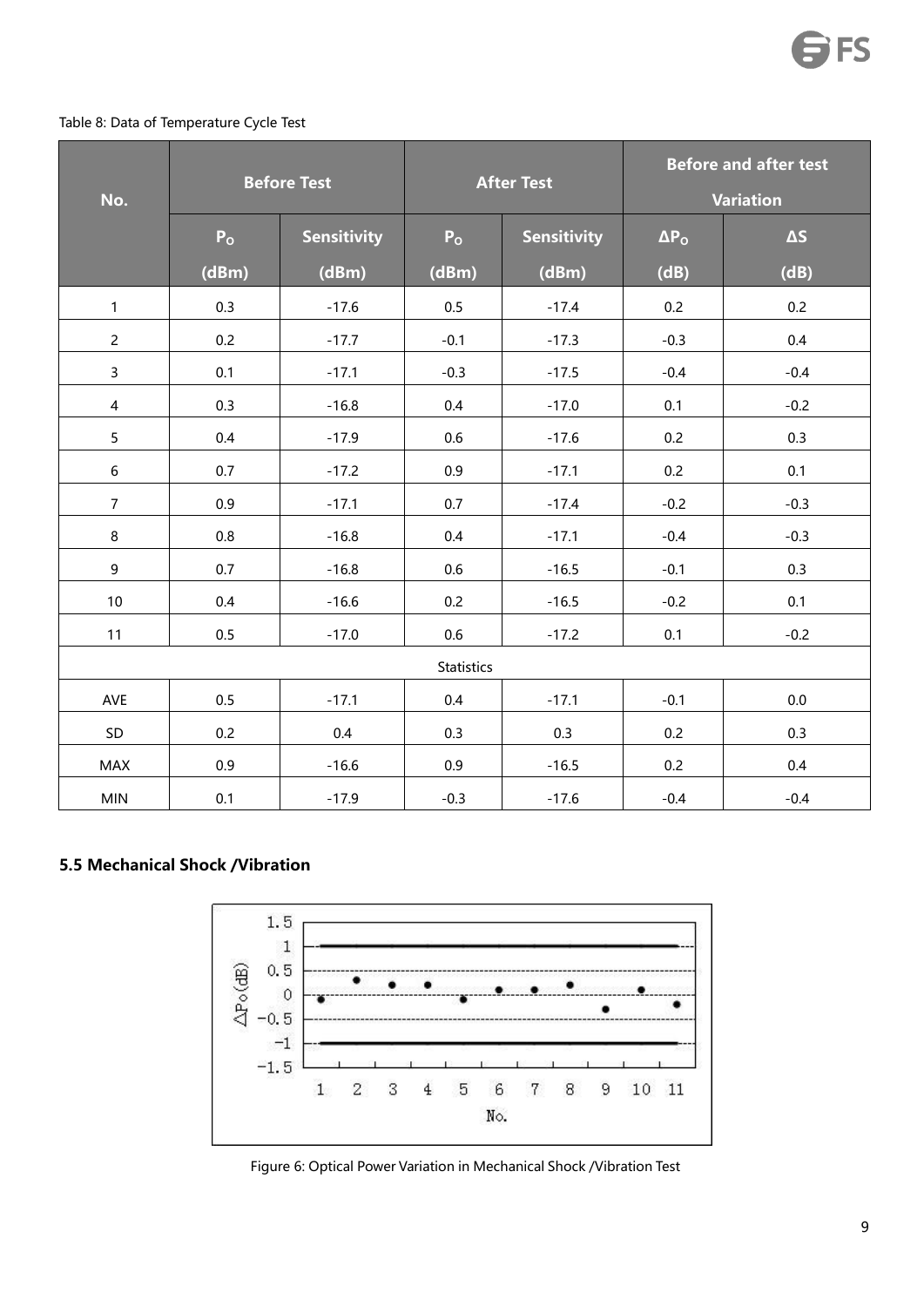

# **FS**

Figure 7: Receiver Sensitivity Variation in Mechanical Shock /Vibration Test

#### Table 9: Data of Mechanical Shock /Vibration Test

<span id="page-11-0"></span>

|                |                |                    |                   |                    | <b>Before and after test</b> |            |  |
|----------------|----------------|--------------------|-------------------|--------------------|------------------------------|------------|--|
|                |                | <b>Before Test</b> |                   | <b>After Test</b>  |                              | Variation  |  |
| No.            | P <sub>o</sub> | <b>Sensitivity</b> | P <sub>o</sub>    | <b>Sensitivity</b> | $\Delta P_{\rm O}$           | $\Delta S$ |  |
|                | (dBm)          | (dBm)              | (dBm)             | (dBm)              | (dB)                         | (dB)       |  |
| $\mathbf{1}$   | 0.5            | $-17.4$            | 0.4               | $-17.2$            | $-0.1$                       | 0.2        |  |
| $\overline{2}$ | $-0.1$         | $-17.3$            | 0.2               | $-17.1$            | 0.3                          | 0.2        |  |
| $\overline{3}$ | $-0.3$         | $-17.5$            | $-0.1$            | $-17.4$            | 0.2                          | 0.1        |  |
| $\overline{4}$ | 0.4            | $-17.0$            | 0.6               | $-17.1$            | 0.2                          | $-0.1$     |  |
| 5 <sub>1</sub> | 0.6            | $-17.6$            | 0.5               | $-17.4$            | $-0.1$                       | 0.2        |  |
| $6\phantom{a}$ | 0.9            | $-17.1$            | 1.0               | $-17.5$            | 0.1                          | $-0.4$     |  |
| $\overline{7}$ | 0.7            | $-17.4$            | 0.8               | $-17.2$            | 0.1                          | 0.2        |  |
| 8              | 0.4            | $-17.1$            | 0.6               | $-17.0$            | 0.2                          | 0.1        |  |
| 9              | 0.6            | $-16.5$            | 0.3               | $-16.7$            | $-0.3$                       | $-0.2$     |  |
| 10             | 0.2            | $-16.5$            | 0.3               | $-16.1$            | 0.1                          | $0.4\,$    |  |
| 11             | 0.6            | $-17.2$            | 0.4               | $-17.5$            | $-0.2$                       | $-0.3$     |  |
|                |                |                    | <b>Statistics</b> |                    |                              |            |  |
| AVE            | $0.4\,$        | $-17.1$            | 0.5               | $-17.1$            | $0.0\,$                      | $0.0\,$    |  |
| SD             | 0.3            | 0.3                | 0.3               | 0.4                | 0.2                          | 0.2        |  |
| MAX            | 0.9            | $-16.5$            | 1.0               | $-16.1$            | 0.3                          | $0.4\,$    |  |
| <b>MIN</b>     | $-0.3$         | $-17.6$            | $-0.1$            | $-17.5$            | $-0.3$                       | $-0.4$     |  |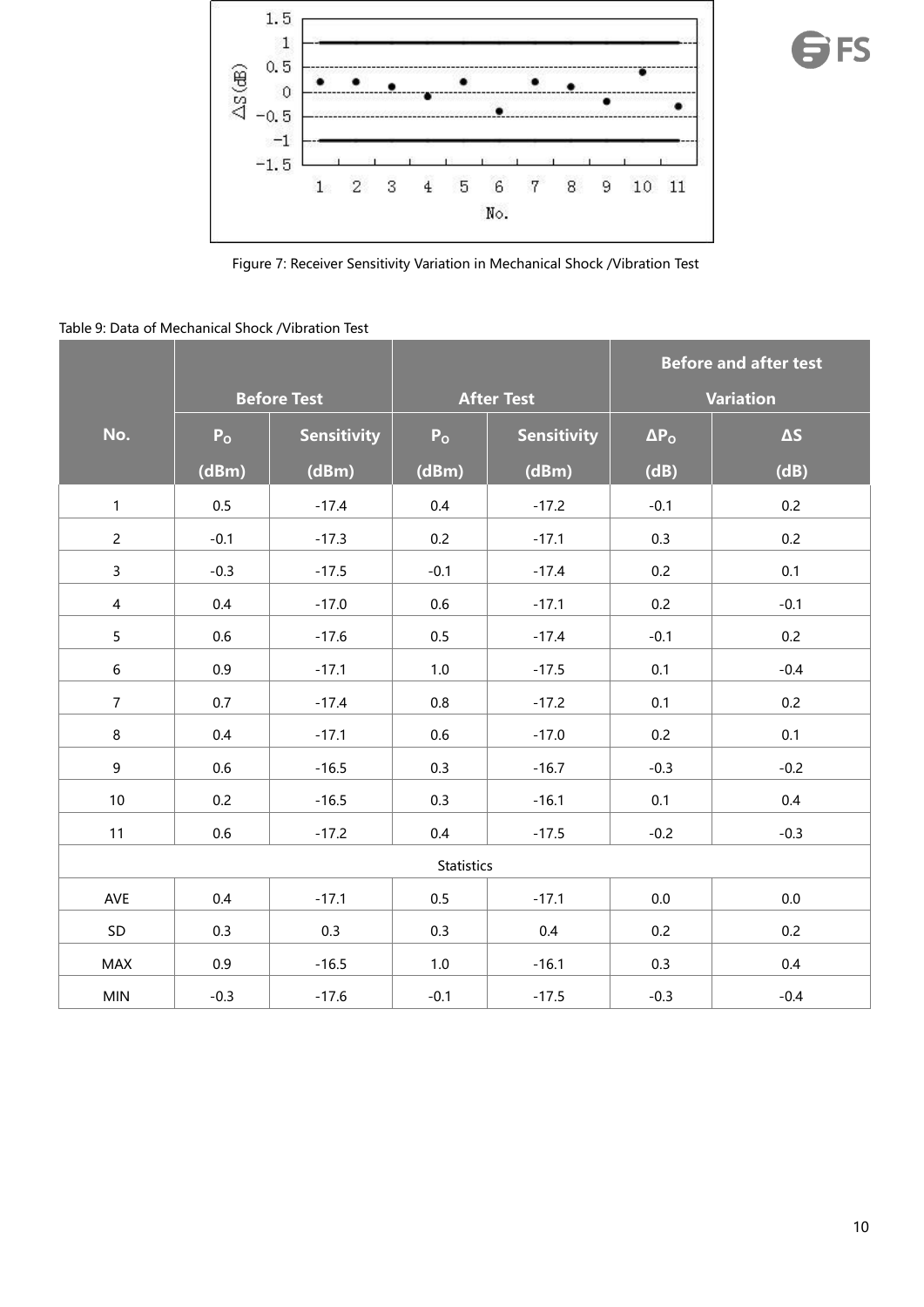# **5.6 ESD Threshold**







Figure 9: Receiver Sensitivity Variation in ESD Threshold Test

|                |                | <b>Before Test</b> | <b>After Test</b> |                    | <b>Before and after test</b><br><b>Variation</b> |            |  |
|----------------|----------------|--------------------|-------------------|--------------------|--------------------------------------------------|------------|--|
| No.            | P <sub>o</sub> | <b>Sensitivity</b> | P <sub>o</sub>    | <b>Sensitivity</b> | $\Delta P_{O}$                                   | $\Delta S$ |  |
|                | (dBm)          | (dBm)              | (dBm)             | (dBm)              | (dB)                                             | (dB)       |  |
| $\mathbf{1}$   | 0.4            | $-17.2$            | 0.2               | $-17.0$            | $-0.2$                                           | 0.2        |  |
| $\overline{2}$ | 0.2            | $-17.1$            | 0.1               | $-17.2$            | $-0.1$                                           | $-0.1$     |  |
| $\mathsf{3}$   | $-0.1$         | $-17.4$            | $\pmb{0}$         | $-17.2$            | 0.1                                              | 0.2        |  |
| $\overline{4}$ | 0.6            | $-17.1$            | 0.4               | $-16.9$            | $-0.2$                                           | 0.2        |  |
| 5              | 0.5            | $-17.4$            | 0.6               | $-17.6$            | 0.1                                              | $-0.2$     |  |
| 6              | 1.0            | $-17.5$            | 0.8               | $-17.4$            | $-0.2$                                           | 0.1        |  |
|                |                |                    | <b>Statistics</b> |                    |                                                  |            |  |
| AVE            | 0.4            | $-17.3$            | 0.4               | $-17.2$            | $-0.1$                                           | 0.1        |  |

# Table 10: Data of Damp Heat Test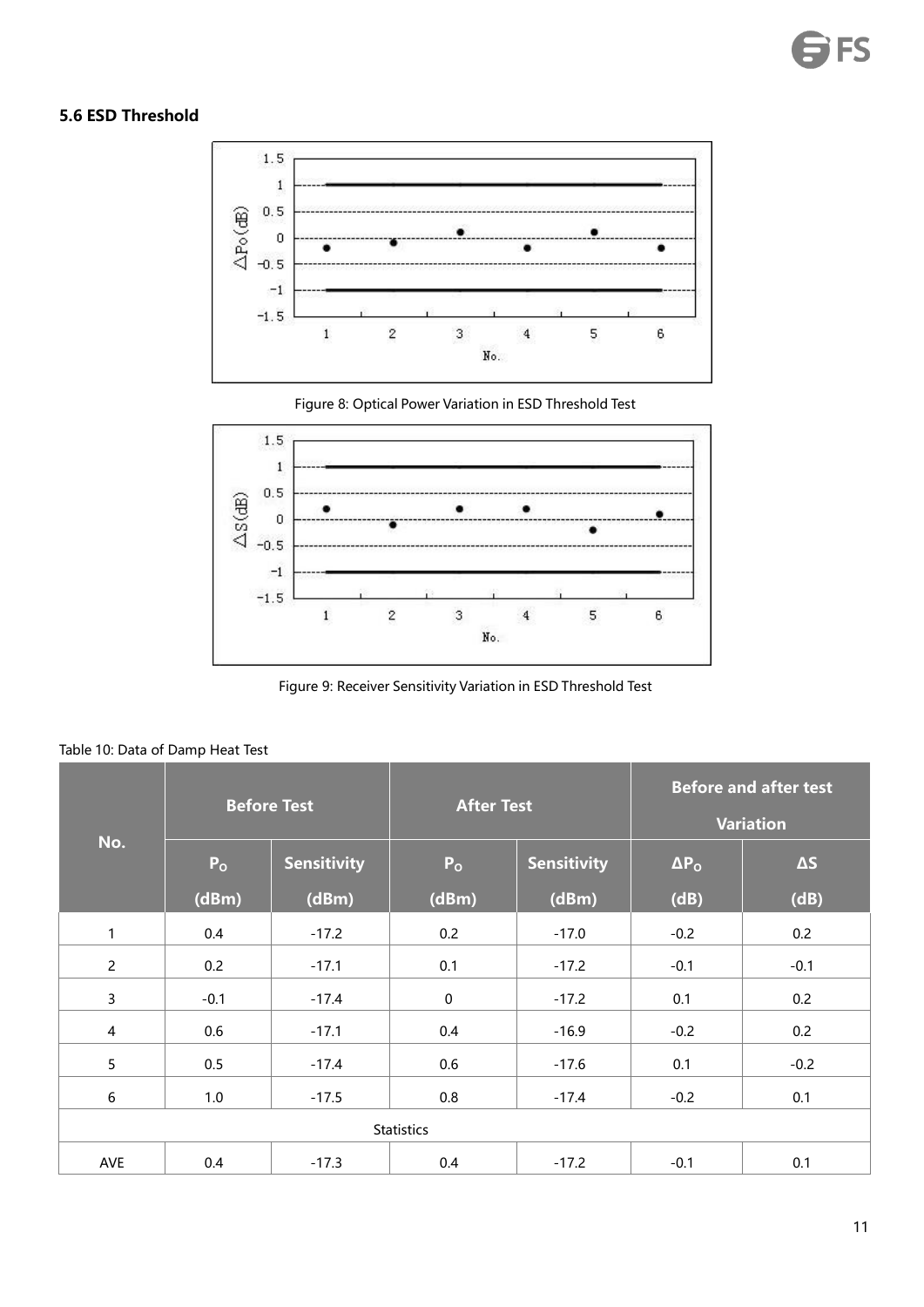

| <b>SD</b>  | 0.3    | 0.2     | 0.3 | 0.2     | U.I    | 0.2    |
|------------|--------|---------|-----|---------|--------|--------|
| <b>MAX</b> | 1.0    | $-17.1$ | 0.8 | $-16.9$ | 0.1    | 0.2    |
| <b>MIN</b> | $-0.1$ | $-17.5$ | 0.0 | $-17.6$ | $-0.2$ | $-0.2$ |

Note: Damp Heat reference resources MIL-STD-202 condition 85°C and 85% humidity, 1000 hrs.

# <span id="page-13-0"></span>**5.7 ESD Immunity**



Figure 10: Optical Power Variation in ESD Immunity Test



Figure 11: Receiver Sensitivity Variation in ESD Immunity Test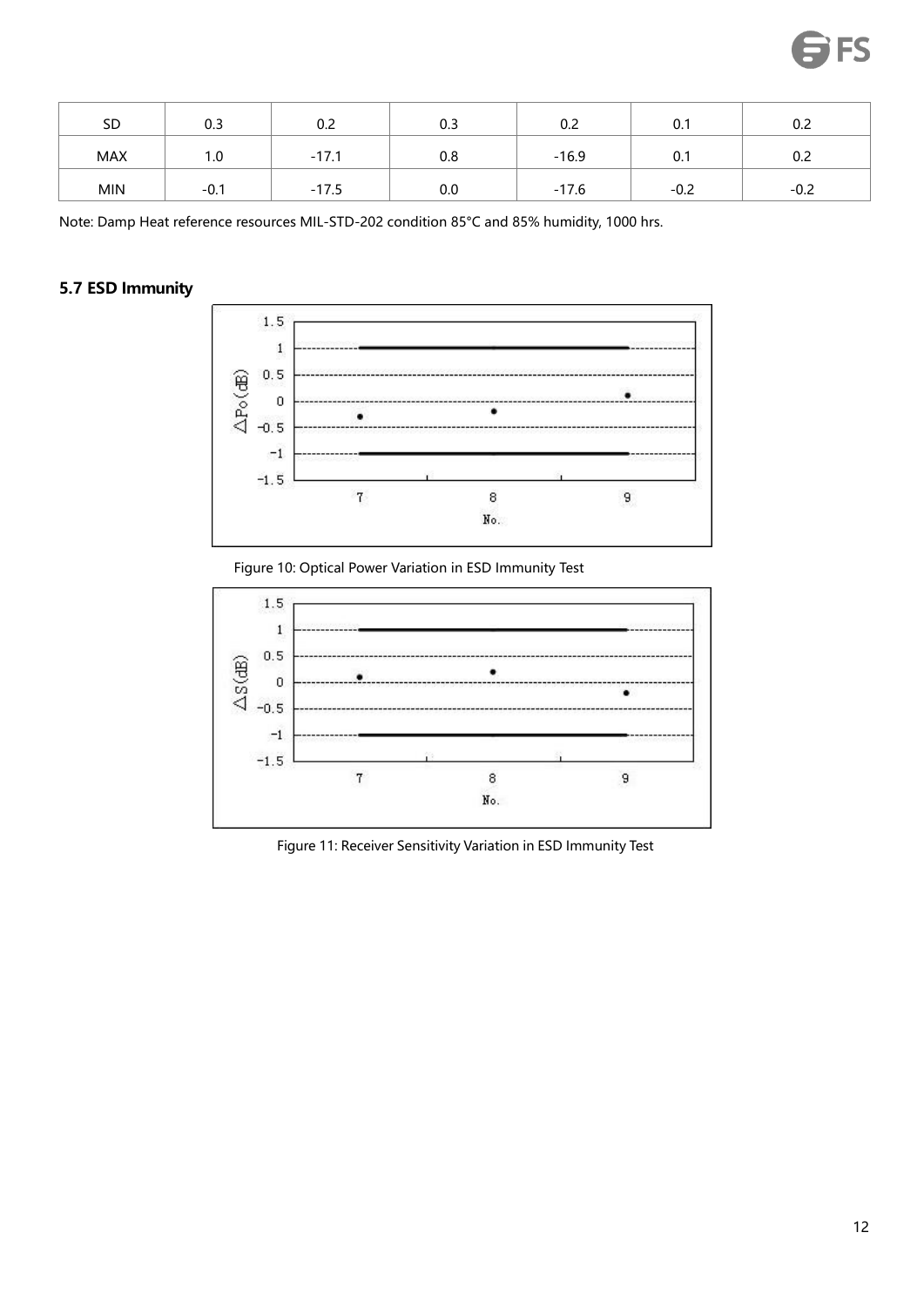# Table 11: Data of ESD Immunity Test (Class 4)

| No.            | <b>Before Test</b> |                    | <b>After Test</b>                    |         | <b>Before and after test</b><br><b>Variation</b> |            |  |
|----------------|--------------------|--------------------|--------------------------------------|---------|--------------------------------------------------|------------|--|
|                | P <sub>o</sub>     | <b>Sensitivity</b> | <b>Sensitivity</b><br>P <sub>o</sub> |         | $\Delta P_{O}$                                   | $\Delta S$ |  |
|                | (dBm)              | (dBm)              | (dBm)                                | (dBm)   | (dB)                                             | (dB)       |  |
| $\overline{7}$ | 0.8                | $-17.2$            | 0.5                                  | $-17.1$ | $-0.3$                                           | 0.1        |  |
| 8              | 0.6                | $-17.0$            | 0.4                                  | $-16.8$ | $-0.2$                                           | 0.2        |  |
| 9              | 0.3                | $-16.7$            | 0.4                                  | $-16.9$ | 0.1                                              | $-0.2$     |  |
|                |                    |                    | <b>Statistics</b>                    |         |                                                  |            |  |
| <b>AVE</b>     | 0.6                | $-17.0$            | 0.4                                  | $-16.9$ | $-0.1$                                           | 0.0        |  |
| SD             | 0.2                | 0.2                | 0.0                                  | 0.1     | 0.2                                              | 0.2        |  |
| MAX            | 0.8                | $-16.7$            | 0.5                                  | $-16.8$ | 0.1                                              | 0.2        |  |
| <b>MIN</b>     | 0.3                | $-17.2$            | 0.4                                  | $-17.1$ | $-0.3$                                           | $-0.2$     |  |

# <span id="page-14-0"></span>**5.8 Visual Inspection**

Table 12: Data of Visual Inspection Test

| No.            | $\overline{\mathbf{0}}$ 1 | $\overline{02}$ | 03  | 04  | 05  | 06  | $\overline{\mathbf{07}}$ | 08  | 09  | 10  | 11  |
|----------------|---------------------------|-----------------|-----|-----|-----|-----|--------------------------|-----|-----|-----|-----|
| End Inspection | OK*                       | OK*             | OK* | OK* | OK* | OK* | OK*                      | ОК* | OK* | OK* | OK* |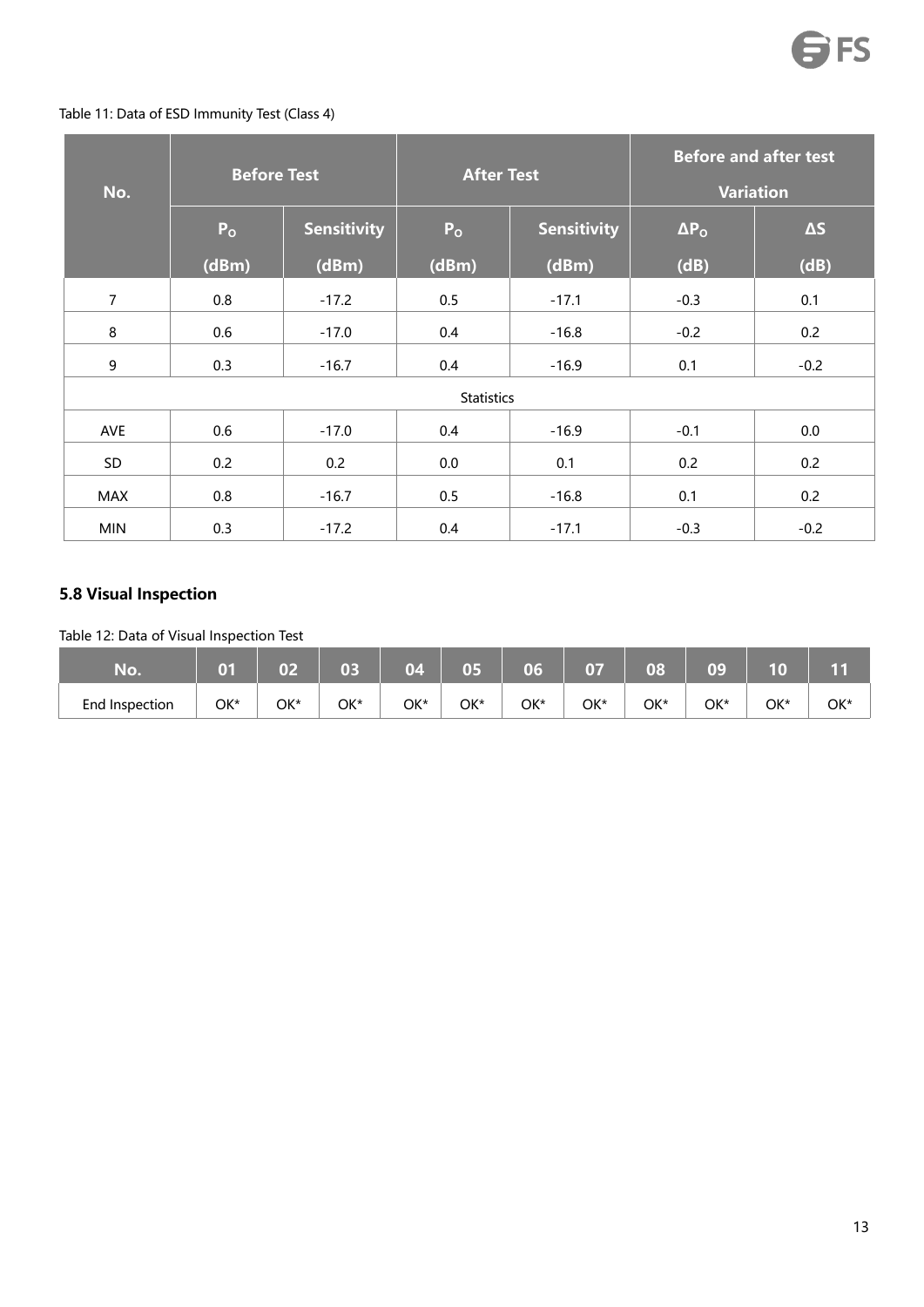# <span id="page-15-0"></span>**5.9 Damp Heat**





Figure 12: Optical Power variation in Damp Heat Test

Figure 13: Receiver Sensitivity Variation in Damp Heat Test

#### Table 13: Data of Damp Heat Test

| No. |                | <b>Before Test</b> |                | <b>After Test</b>  | <b>Before and after test</b><br><b>Variation</b> |            |  |
|-----|----------------|--------------------|----------------|--------------------|--------------------------------------------------|------------|--|
|     | P <sub>o</sub> | <b>Sensitivity</b> | P <sub>o</sub> | <b>Sensitivity</b> | $\Delta P_{O}$                                   | $\Delta S$ |  |
|     | (dBm)          | (dBm)              | (dBm)          | (dBm)              | (dB)                                             | (dB)       |  |
| 12  | $-0.2$         | $-16.6$            | 0.1            | $-16.9$            | 0.3                                              | $-0.3$     |  |
| 13  | $-0.4$         | $-17.9$            | $-0.1$         | $-18.3$            | 0.3                                              | $-0.4$     |  |
| 14  | $-0.4$         | $-18.2$            | $-0.3$         | $-18.1$            | 0.1                                              | 0.1        |  |
| 15  | $-0.2$         | $-18.5$            | $-0.1$         | $-18.3$            | 0.1                                              | 0.2        |  |
| 16  | 0.2            | $-18.2$            | 0.3            | $-18.0$            | 0.1                                              | 0.2        |  |
| 17  | 0.5            | $-17.8$            | 0.2            | $-17.9$            | $-0.3$                                           | $-0.1$     |  |
| 18  | $-0.5$         | $-18.3$            | $-0.7$         | $-18.4$            | $-0.2$                                           | $-0.1$     |  |
| 19  | 0.1            | $-17.9$            | 0.3            | $-18.0$            | 0.2                                              | $-0.1$     |  |
| 20  | 0.6            | $-16.6$            | 0.5            | $-16.9$            | $-0.1$                                           | $-0.3$     |  |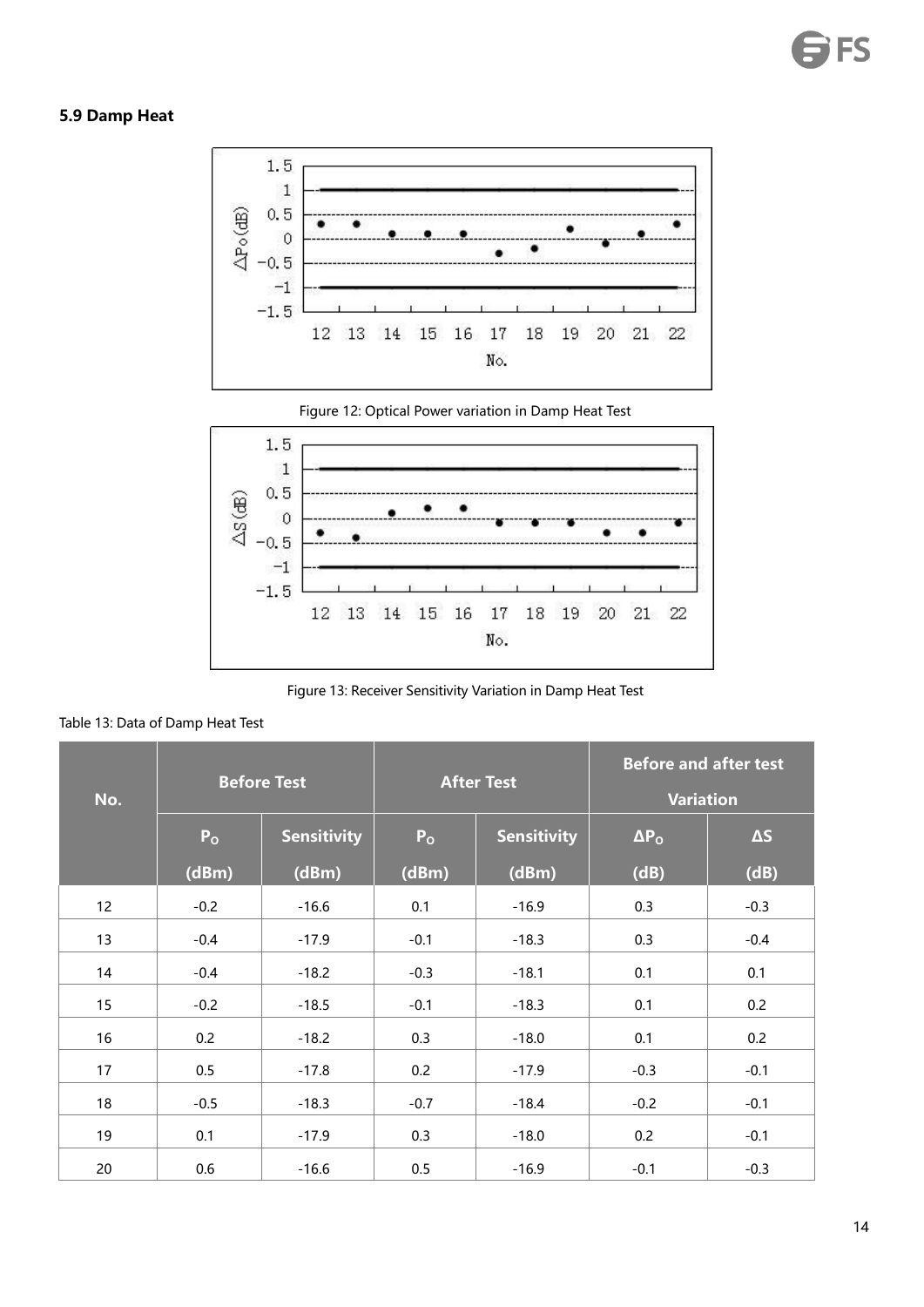| 21                | 0.4    | $-17.8$ | 0.5    | $-18.1$ | 0.1    | $-0.3$ |  |  |  |  |  |  |
|-------------------|--------|---------|--------|---------|--------|--------|--|--|--|--|--|--|
| 22                | $-1.2$ | $-18.5$ | $-0.9$ | $-18.6$ | 0.3    | $-0.1$ |  |  |  |  |  |  |
| <b>Statistics</b> |        |         |        |         |        |        |  |  |  |  |  |  |
| AVE               | $-0.1$ | $-17.8$ | 0.0    | $-18.0$ | 0.1    | $-0.1$ |  |  |  |  |  |  |
| SD                | 0.5    | 0.6     | 0.4    | 0.5     | 0.2    | 0.2    |  |  |  |  |  |  |
| MAX               | 0.6    | $-16.6$ | 0.5    | $-16.9$ | 0.3    | 0.2    |  |  |  |  |  |  |
| <b>MIN</b>        | $-1.2$ | $-18.5$ | $-0.9$ | $-18.6$ | $-0.3$ | $-0.4$ |  |  |  |  |  |  |

# <span id="page-16-0"></span>**5.10 Temperature Cycle (Power)**



Figure 14: Optical Power Variation in High Temperature Cycle (Power) Test



Figure 15: Receiver Sensitivity Variation in Temperature Cycle (Power) Test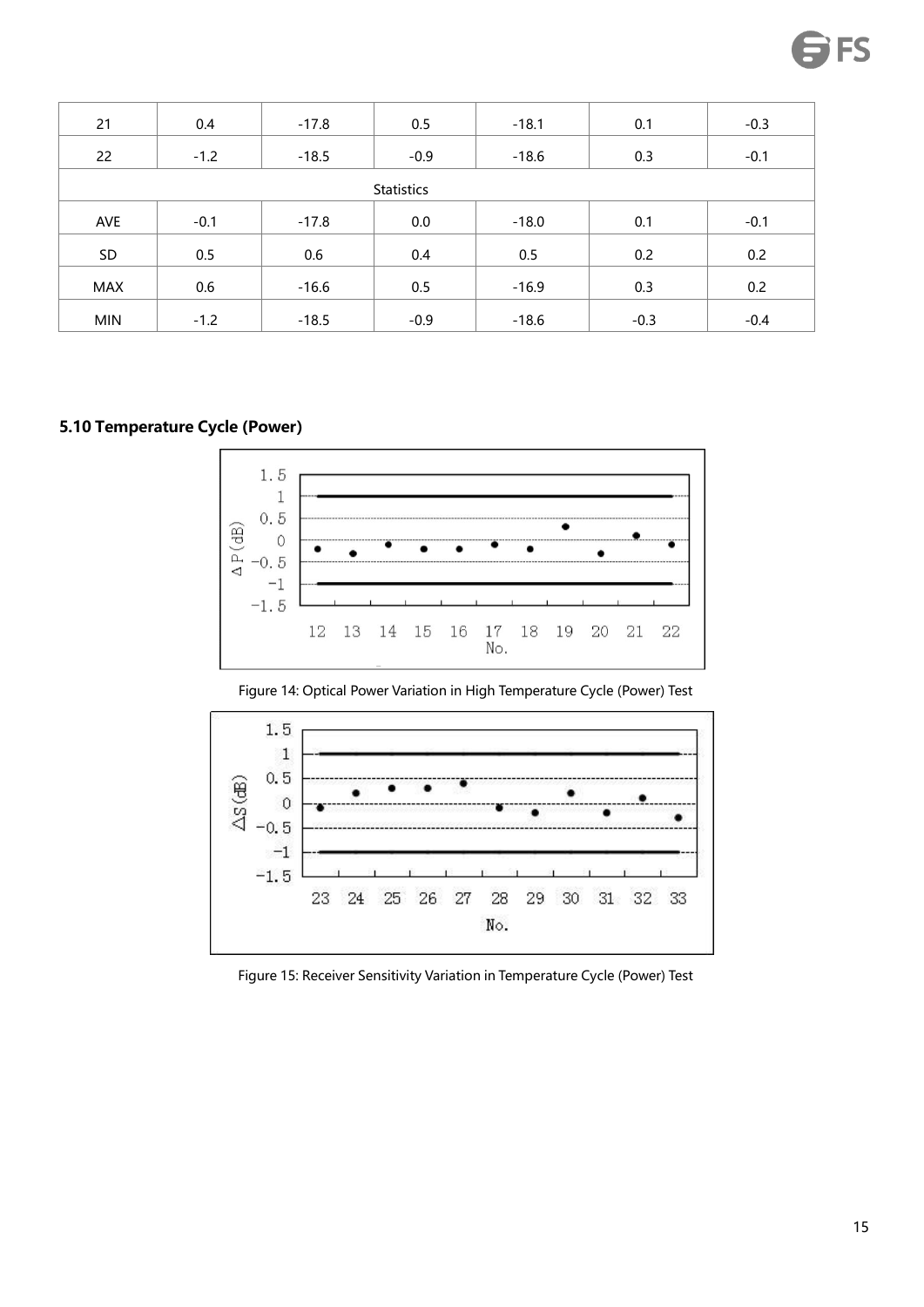| No.             |                | <b>Before Test</b> |                   | <b>After Test</b>  | <b>Before and after test</b><br><b>Variation</b> |            |  |
|-----------------|----------------|--------------------|-------------------|--------------------|--------------------------------------------------|------------|--|
|                 | P <sub>o</sub> | <b>Sensitivity</b> | P <sub>o</sub>    | <b>Sensitivity</b> | $\overline{\Delta P_{O}}$                        | $\Delta S$ |  |
|                 | (dBm)          | (dBm)              | (dBm)             | (dBm)              | (dB)                                             | (dB)       |  |
| 23              | 0.2            | $-16.7$            | $-0.1$            | $-16.8$            | $-0.3$                                           | $-0.1$     |  |
| 24              | 0.9            | $-17.5$            | 0.6               | $-17.3$            | $-0.3$                                           | 0.2        |  |
| 25              | 0.7            | $-17.2$            | 0.5               | $-16.9$            | $-0.2$                                           | 0.3        |  |
| 26              | 0.7            | $-17.3$            | 0.6               | $-17.0$            | $-0.1$                                           | 0.3        |  |
| 27              | 0.6            | $-17.5$            | 0.4               | $-17.1$            | $-0.2$                                           | $0.4\,$    |  |
| 28              | 0.4            | $-17.5$            | 0.5               | $-17.6$            | 0.1                                              | $-0.1$     |  |
| 29              | 0.6            | $-17.2$            | $0.4\,$           | $-17.4$            | $-0.2$                                           | $-0.2$     |  |
| 30 <sub>o</sub> | $0.5\,$        | $-17.7$            | 0.6               | $-17.5$            | 0.1                                              | 0.2        |  |
| 31              | $-0.1$         | $-16.7$            | $-0.2$            | $-16.9$            | $-0.1$                                           | $-0.2$     |  |
| 32              | 0.7            | $-17.2$            | 0.3               | $-17.1$            | $-0.4$                                           | 0.1        |  |
| 33              | $0.5\,$        | $-16.7$            | 0.4               | $-17.0$            | $-0.1$                                           | $-0.3$     |  |
|                 |                |                    | <b>Statistics</b> |                    |                                                  |            |  |
| AVE             | 0.5            | $-17.2$            | 0.4               | $-17.1$            | $-0.2$                                           | 0.1        |  |
| SD              | 0.3            | 0.3                | 0.3               | 0.3                | 0.1                                              | 0.2        |  |
| MAX             | 0.9            | $-16.7$            | 0.6               | $-16.8$            | 0.1                                              | 0.4        |  |
| $\mathsf{MIN}$  | $-0.1$         | $-17.7$            | $-0.2$            | $-17.6$            | $-0.4$                                           | $-0.3$     |  |

Table 14: Data of Temperature Cycle (Power) Test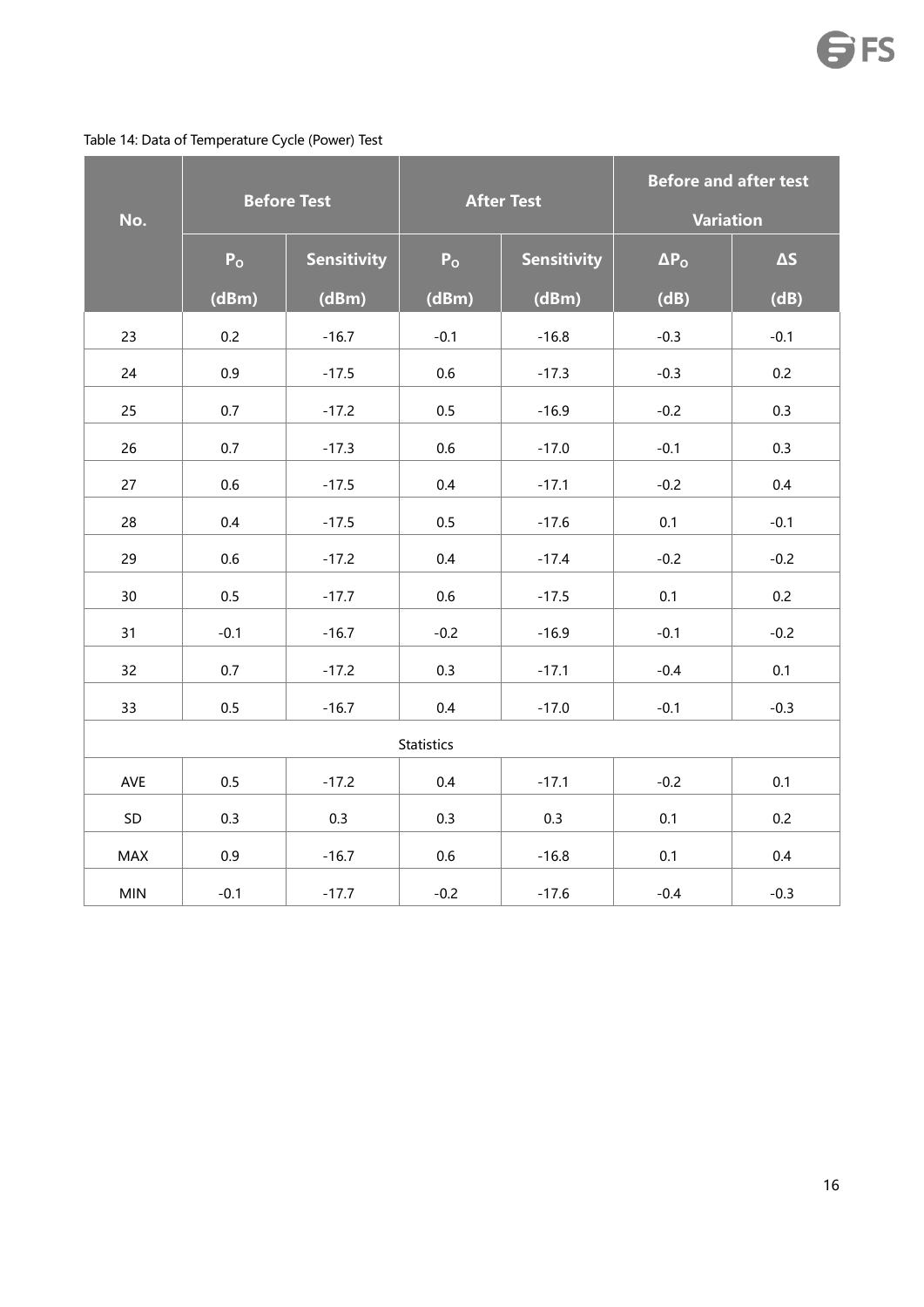# <span id="page-18-0"></span>**5.11 Damp Heat(Power)**



Figure 16: Optical Power variation in Damp Heat (Power) Test



Figure 17: Receiver Sensitivity Variation in Damp Heat (Power) Test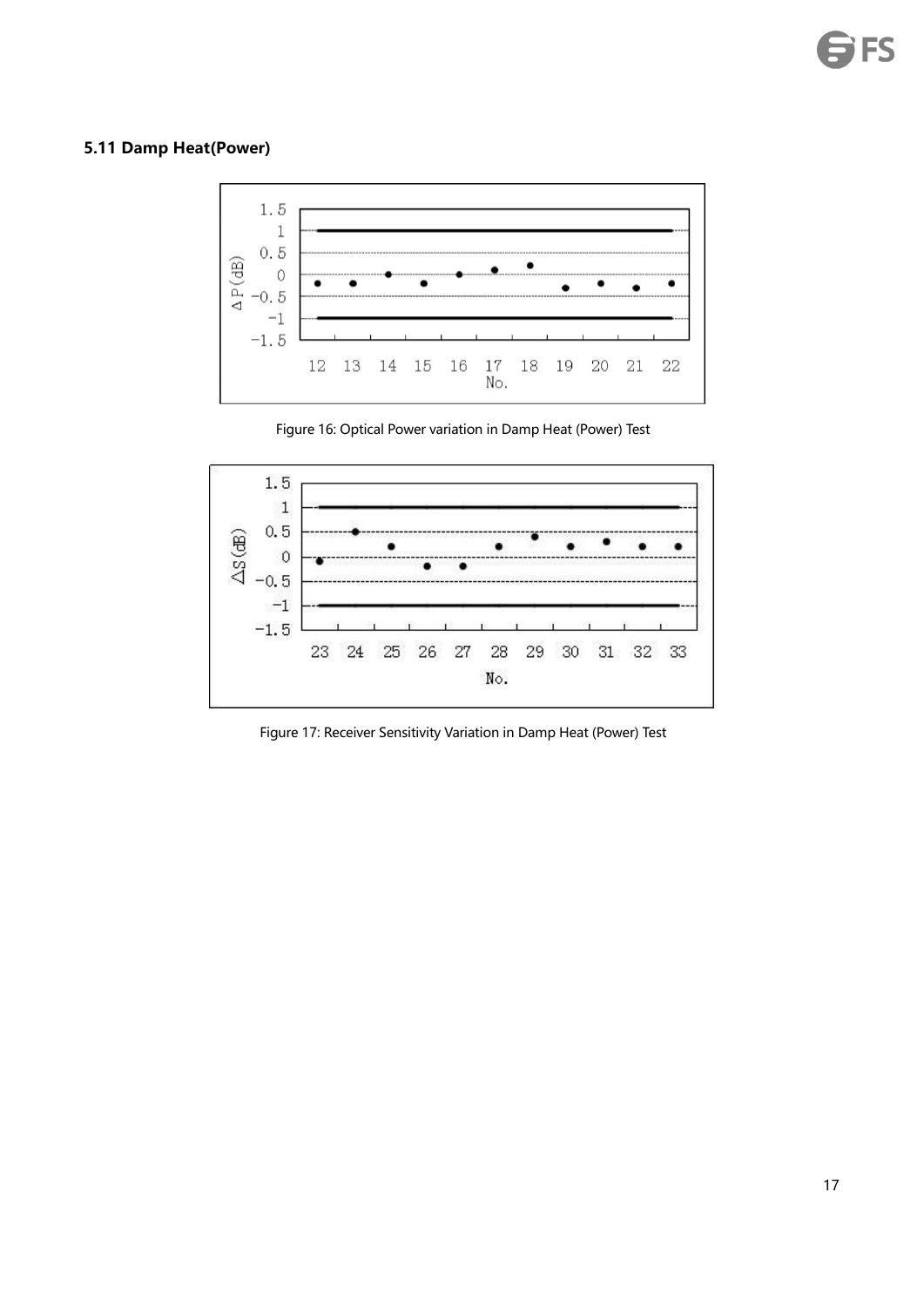#### Table 15: Data of Damp Heat (Power) Test

|            | <b>Before Test</b> |                    |                   | <b>After Test</b>  | <b>Before and after test</b><br>Variation |            |  |
|------------|--------------------|--------------------|-------------------|--------------------|-------------------------------------------|------------|--|
| No.        | P <sub>o</sub>     | <b>Sensitivity</b> | P <sub>o</sub>    | <b>Sensitivity</b> | $\Delta P_{\rm O}$                        | $\Delta S$ |  |
|            | (dBm)              | (dBm)              | (dBm)             | (dBm)              | (dB)                                      | (dB)       |  |
| 23         | $-0.1$             | $-16.8$            | $-0.3$            | $-16.9$            | $-0.2$                                    | $-0.1$     |  |
| 24         | 0.6                | $-17.3$            | 0.3               | $-16.8$            | $-0.3$                                    | 0.5        |  |
| 25         | 0.5                | $-16.9$            | 0.4               | $-16.7$            | $-0.1$                                    | 0.2        |  |
| 26         | $0.6\,$            | $-17.0$            | 0.4               | $-17.2$            | $-0.2$                                    | $-0.2$     |  |
| 27         | 0.4                | $-17.1$            | 0.5               | $-17.3$            | 0.1                                       | $-0.2$     |  |
| 28         | 0.5                | $-17.6$            | 0.3               | $-17.4$            | $-0.2$                                    | 0.2        |  |
| 29         | 0.4                | $-17.4$            | 0.1               | $-17.0$            | $-0.3$                                    | 0.4        |  |
| 30         | 0.6                | $-17.5$            | 0.4               | $-17.3$            | $-0.2$                                    | 0.2        |  |
| 31         | $-0.2$             | $-16.9$            | $-0.4$            | $-16.6$            | $-0.2$                                    | 0.3        |  |
| 32         | 0.3                | $-17.1$            | 0.1               | $-16.9$            | $-0.2$                                    | 0.2        |  |
| 33         | 0.4                | $-17.0$            | 0.2               | $-16.8$            | $-0.2$                                    | 0.2        |  |
|            |                    |                    | <b>Statistics</b> |                    |                                           |            |  |
| AVE        | 0.4                | $-17.1$            | 0.2               | $-17.0$            | $-0.2$                                    | 0.2        |  |
| SD         | 0.3                | 0.3                | 0.3               | 0.3                | 0.1                                       | 0.2        |  |
| <b>MAX</b> | 0.6                | $-16.8$            | 0.5               | $-16.6$            | 0.1                                       | 0.5        |  |
| <b>MIN</b> | $-0.2$             | $-17.6$            | $-0.4$            | $-17.4$            | $-0.3$                                    | $-0.2$     |  |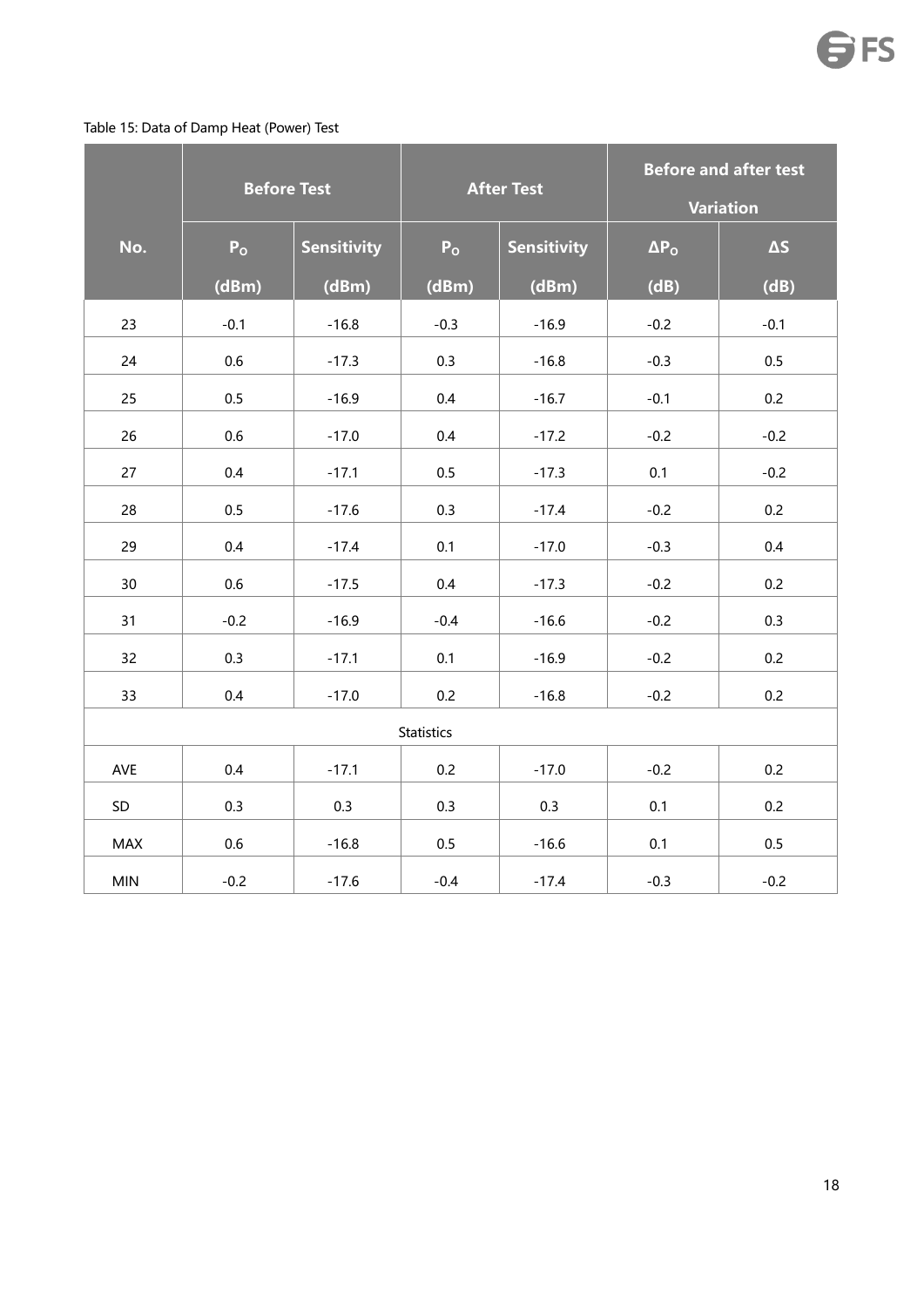# <span id="page-20-0"></span>**5.12 High Temperature Storage**



Figure 18: Optical Power Variation in Power Temperature cycling Test(500cycles)



Figure 19: Receiver Sensitivity Variation in High-temperature Storage Test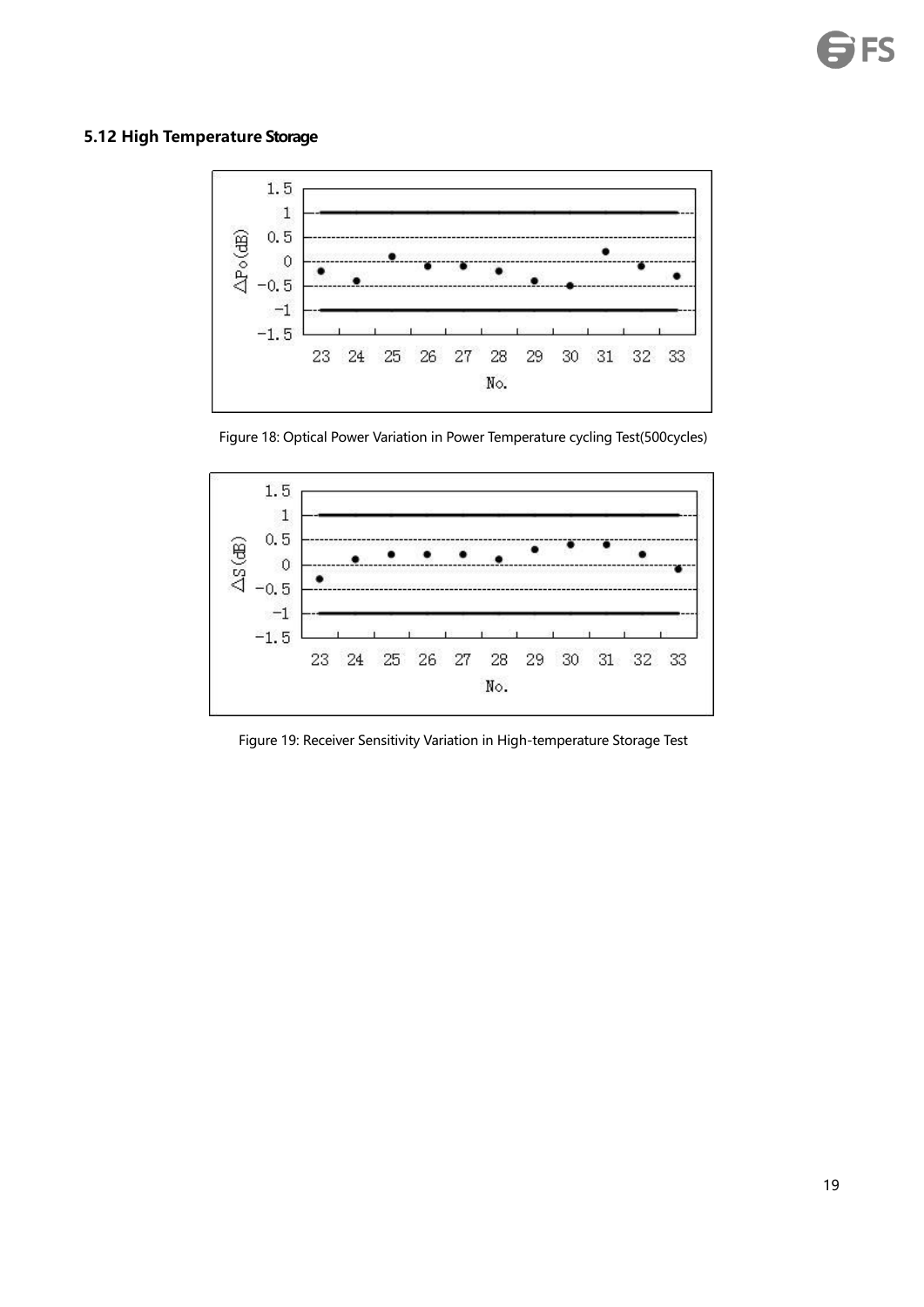#### Table 16: Data of High-temperature Storage Test

| No. |                | <b>Before Test</b> |                   | <b>After Test</b>  | <b>Before and after test</b><br><b>Variation</b> |            |  |
|-----|----------------|--------------------|-------------------|--------------------|--------------------------------------------------|------------|--|
|     | P <sub>o</sub> | <b>Sensitivity</b> | P <sub>o</sub>    | <b>Sensitivity</b> | $\Delta P_{O}$                                   | $\Delta S$ |  |
|     | (dBm)          | (dBm)              | (dBm)             | (dBm)              | (dB)                                             | (dB)       |  |
| 23  | $-0.3$         | $-16.9$            | $-0.5$            | $-17.2$            | $-0.2$                                           | $-0.3$     |  |
| 24  | 0.3            | $-16.8$            | $-0.1$            | $-16.7$            | $-0.4$                                           | 0.1        |  |
| 25  | 0.4            | $-16.7$            | 0.5               | $-16.5$            | $0.1\,$                                          | 0.2        |  |
| 26  | 0.4            | $-17.2$            | 0.3               | $-17.0$            | $-0.1$                                           | 0.2        |  |
| 27  | $0.5\,$        | $-17.3$            | 0.4               | $-17.1$            | $-0.1$                                           | 0.2        |  |
| 28  | 0.3            | $-17.4$            | 0.1               | $-17.3$            | $-0.2$                                           | 0.1        |  |
| 29  | 0.1            | $-17.0$            | $-0.3$            | $-16.7$            | $-0.4$                                           | 0.3        |  |
| 30  | 0.4            | $-17.3$            | $-0.1$            | $-16.9$            | $-0.5$                                           | $0.4\,$    |  |
| 31  | $-0.4$         | $-16.6$            | $-0.2$            | $-16.2$            | 0.2                                              | 0.4        |  |
| 32  | 0.1            | $-16.9$            | $\pmb{0}$         | $-16.7$            | $-0.1$                                           | 0.2        |  |
| 33  | 0.2            | $-16.8$            | $-0.1$            | $-16.9$            | $-0.3$                                           | $-0.1$     |  |
|     |                |                    | <b>Statistics</b> |                    |                                                  |            |  |
| AVE | 0.2            | $-17.0$            | $0.0\,$           | $-16.8$            | $-0.2$                                           | 0.2        |  |
| SD  | 0.3            | 0.3                | 0.3               | 0.3                | 0.2                                              | 0.2        |  |
| MAX | $0.5\,$        | $-16.6$            | 0.5               | $-16.2$            | 0.2                                              | $0.4\,$    |  |
| MIN | $-0.4$         | $-17.4$            | $-0.5$            | $-17.3$            | $-0.5$                                           | $-0.3$     |  |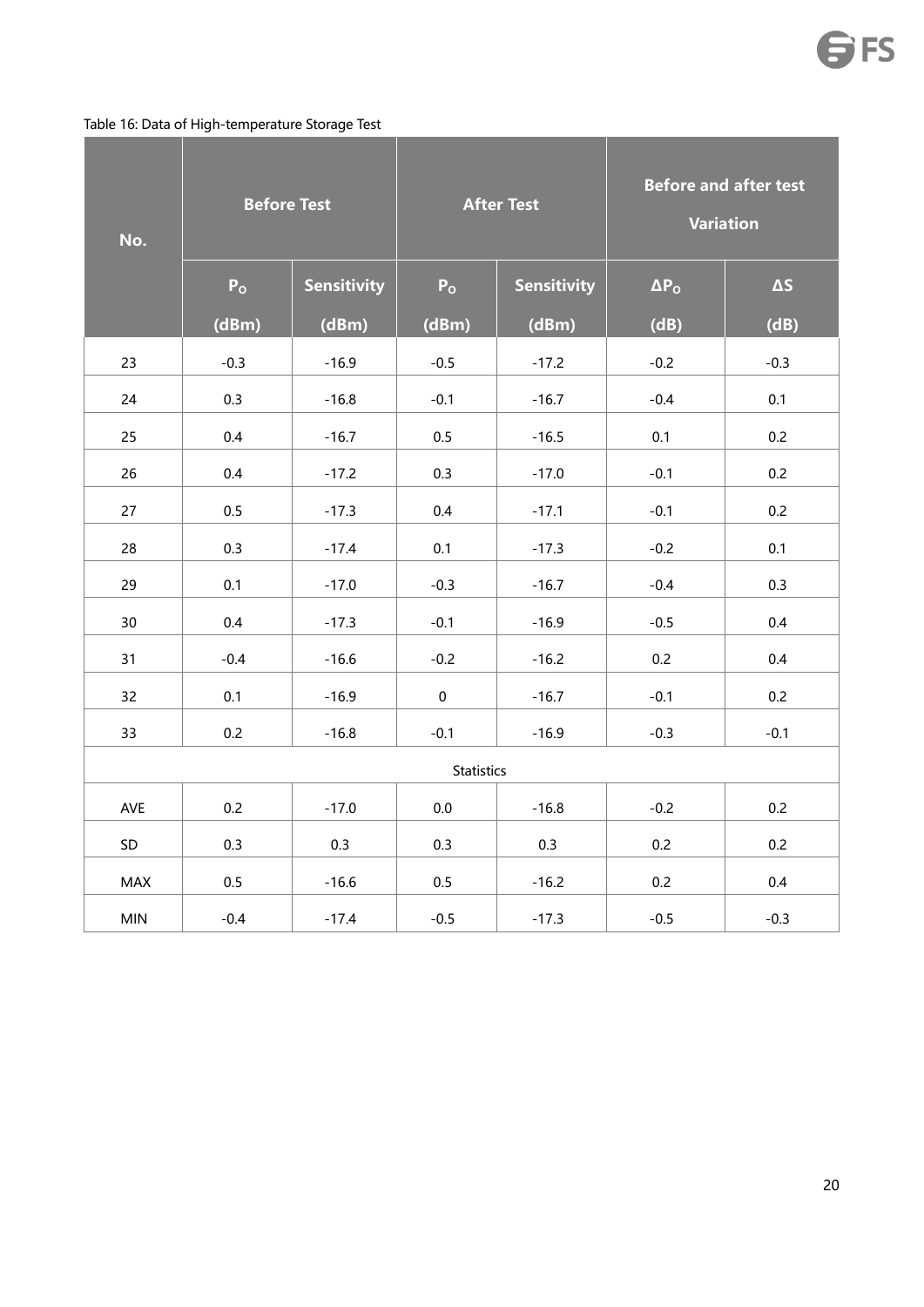# <span id="page-22-0"></span>**5.13 Accelerating Aging**



Figure 20: Optical Power Variation in Accelerating Aging Test



Figure 21: Receiver Sensitivity Variation in Accelerating Aging Test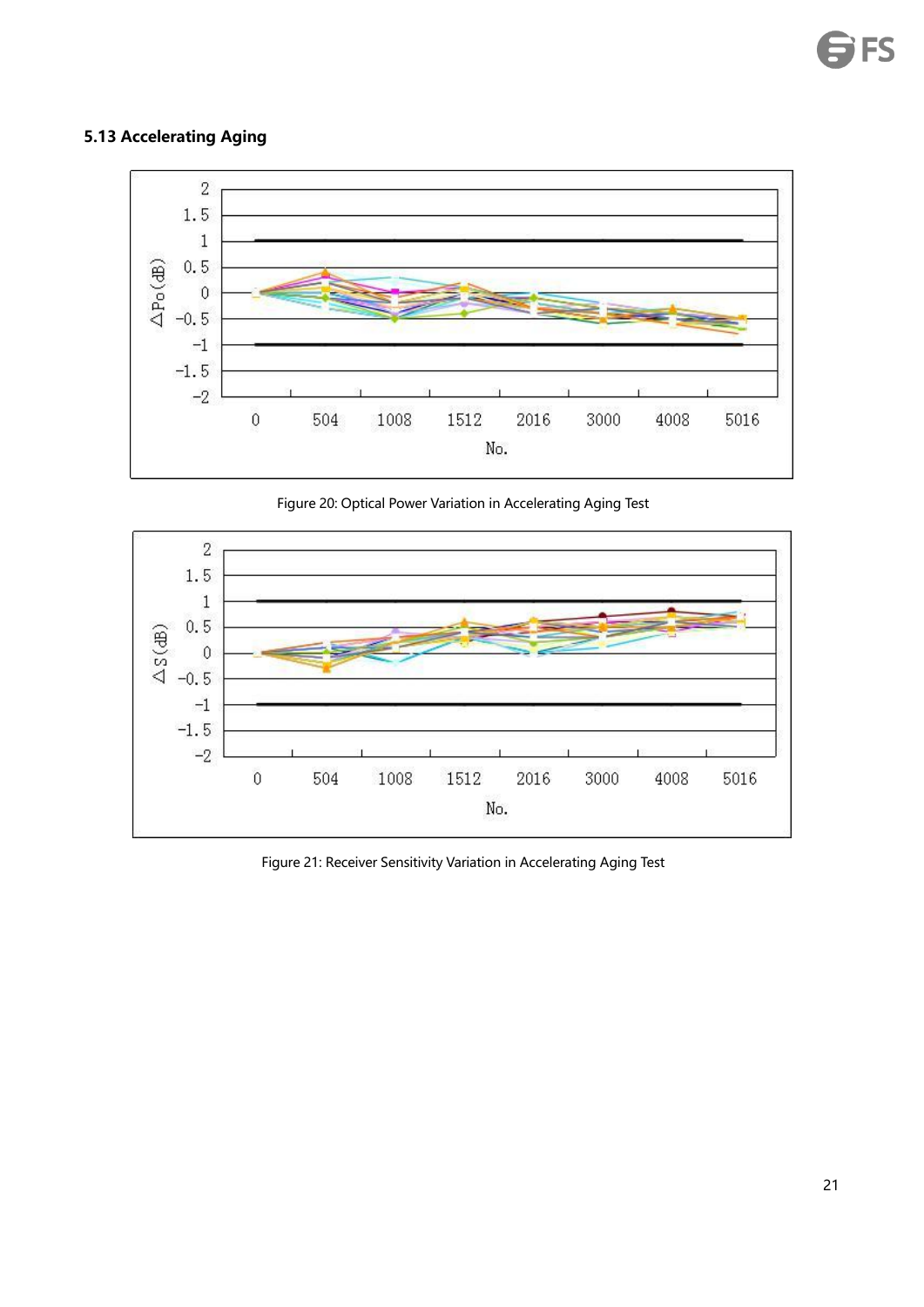Table 17: Optical Power of Accelerating Aging Test

| <b>Time</b>         | 34          | 35        | 36                  | 37        | 38                  | 39      | 40     | 41      | 42      | 43          | 44                  |
|---------------------|-------------|-----------|---------------------|-----------|---------------------|---------|--------|---------|---------|-------------|---------------------|
| (hrs)               |             |           |                     |           |                     |         |        |         |         |             |                     |
| $\mathbf 0$         | $-0.2$      | $1.1$     | 0.4                 | $0.4\,$   | 0.7                 | $1.2$   | 0.2    | 0.6     | $-0.5$  | 0.3         | 0.7                 |
| 504                 | 0.1         | $0.8\,$   | 0.2                 | 0.3       | 0.7                 | $0.9\,$ | 0.1    | 0.6     | $-0.1$  | $0.5\,$     | 0.8                 |
| 1008                | $-0.2$      | 0.7       | $-0.1$              | 0.1       | $0.4\,$             | 0.7     | $-0.2$ | 0.3     | $-0.3$  | 0.1         | $0.4\,$             |
| 1512                | $-0.1$      | 1.0       | 0.3                 | 0.3       | 0.6                 | 1.2     | 0.2    | 0.5     | $-0.5$  | 0.3         | 0.7                 |
| 2016                | $-0.4$      | $0.8\,$   | 0.1                 | 0.3       | 0.5                 | $0.8\,$ | $-0.1$ | 0.6     | $-0.7$  | 0.1         | 0.3                 |
| 3000                | $-0.6$      | 0.5       | $\mathsf{O}\xspace$ | 0.1       | 0.3                 | 0.6     | $-0.3$ | 0.4     | $-0.9$  | $-0.1$      | 0.2                 |
| 4008                | $-0.8$      | 0.6       | $-0.2$              | $\pmb{0}$ | 0.2                 | 0.7     | $-0.2$ | 0.2     | $-0.8$  | $\mathbf 0$ | 0.1                 |
| 5016                | $-0.7$      | 0.4       | $-0.2$              | $-0.1$    | $\mathsf{O}\xspace$ | 0.5     | $-0.4$ | 0.1     | $-1.0$  | $-0.2$      | $\mathsf{O}\xspace$ |
| <b>Time</b>         | 45          | 46        | 47                  | 48        | 49                  | 50      | 51     | 52      | 53      | 54          | 55                  |
| (hrs)               |             |           |                     |           |                     |         |        |         |         |             |                     |
| $\mathsf{O}\xspace$ | $0.4\,$     | 0.5       | 0.7                 | $-0.1$    | 0.9                 | $-1.1$  | $-0.1$ | 0.8     | $-0.2$  | $0.6\,$     | $-0.5$              |
| 504                 | 0.1         | $0.4\,$   | $0.8\,$             | $\pmb{0}$ | $0.8\,$             | $-0.9$  | $-0.2$ | 0.9     | $0.2\,$ | $0.8\,$     | $-0.3$              |
| 1008                | $-0.1$      | 0.2       | 0.3                 | $-0.4$    | 0.7                 | $-0.8$  | $-0.6$ | 0.6     | $-0.4$  | 0.5         | $-0.7$              |
| 1512                | 0.2         | $0.4\,$   | $0.5\,$             | $-0.1$    | $1.0\,$             | $-1.0$  | $-0.5$ | 0.9     | $-0.3$  | $0.8\,$     | $-0.6$              |
| 2016                | 0.1         | 0.2       | 0.3                 | $-0.3$    | $0.6\,$             | $-1.3$  | $-0.2$ | $0.5\,$ | $-0.5$  | $0.3\,$     | $-0.9$              |
| 3000                | $\mathbf 0$ | 0.3       | 0.4                 | $-0.5$    | 0.4                 | $-1.5$  | $-0.4$ | 0.4     | $-0.7$  | 0.2         | $-0.8$              |
| 4008                | $-0.2$      | 0.1       | 0.2                 | $-0.7$    | 0.5                 | $-1.4$  | $-0.5$ | 0.2     | $-0.5$  | $\mathbf 0$ | $-1.0$              |
| 5016                | $-0.1$      | $\pmb{0}$ | 0.1                 | $-0.7$    | 0.3                 | $-1.6$  | $-0.8$ | 0.3     | $-0.7$  | $-0.2$      | $-1.1$              |